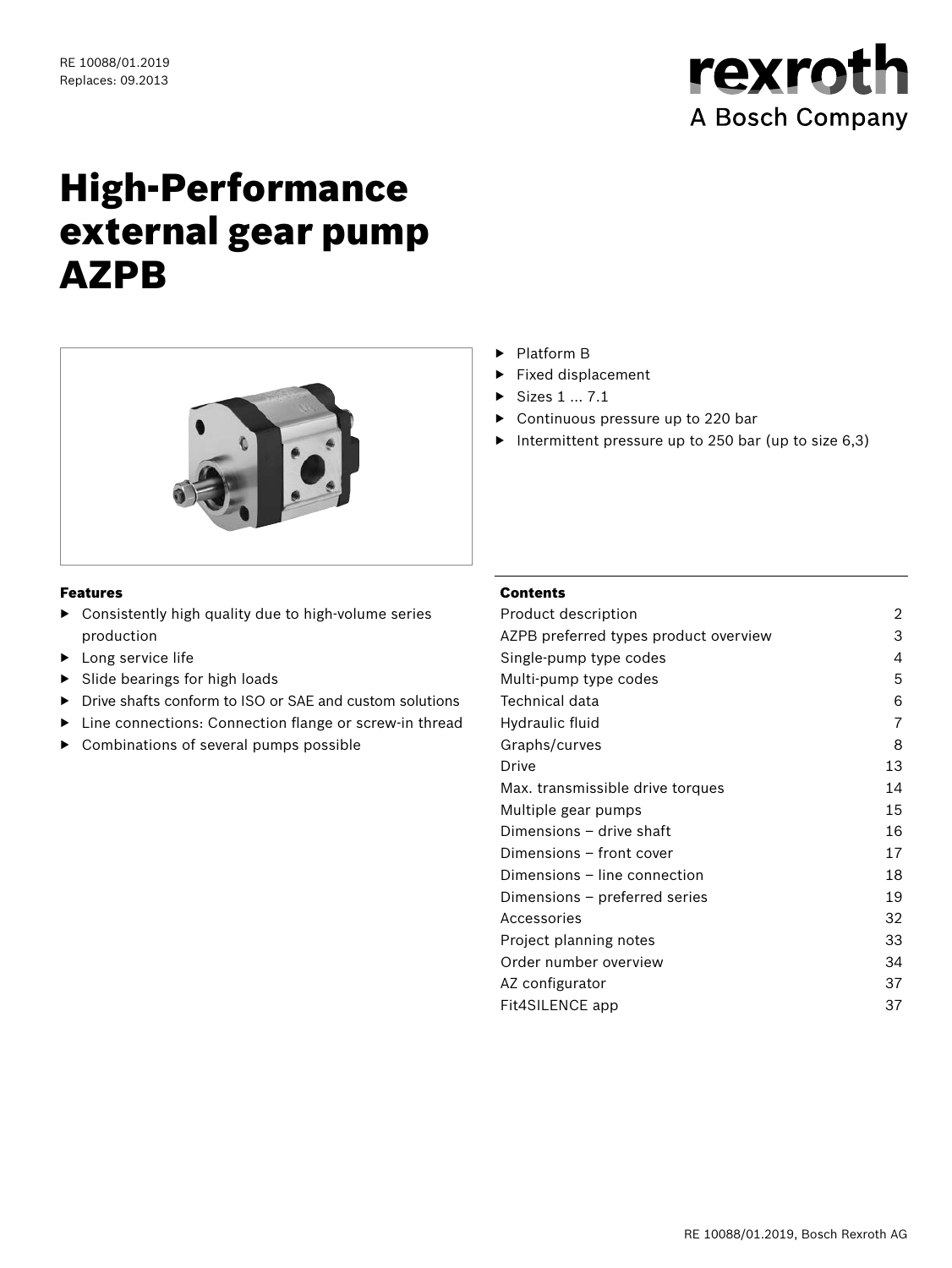# <span id="page-1-0"></span>Product description

#### General

The key task of external gear pumps is to convert mechanical energy (torque and rotational speed) into hydraulic energy (flow and pressure). To reduce heat loss, Rexroth external gear units are designed to be extremely efficient. This efficiency is achieved through pressure-based gap sealing and high-precision manufacturing technology.

Rexroth external gear pumps are available in four platforms: B, F, N and G, with different gear widths within a platform for different displacements. The pumps come in Standard, High-Performance, SILENCE and SILENCE PLUS versions. Different flanges, shafts, valve arrangements and multiple pump combinations produce additional variants for each version.

#### Construction

The external gear pump consists essentially of a pair of gear wheels supported in bearing bushes and the housing with a front and a rear cover.

The drive shaft protrudes from the front cover where it is usually sealed by the shaft seal. The bearing forces are absorbed by slide bearings. These were designed for high pressures and have excellent emergency running properties, especially at low rotational speeds.

The gear wheels have 12 teeth. This keeps both flow pulsation and noise emission to a minimum. The internal sealing of the pressure chambers is achieved by delivery pressure-dependent forces. This ensures optimum efficiency. On the rear side, the movable bearing bushes are pressurized with working pressure and pressed as seals against the gear wheels. The pressurized compression springs are limited by special seals. The seal on the area between the gear teeth and the housing is ensured by the smallest of gaps that adjust depending on the pressure between the gear teeth and housing.



#### AZPB layout (schematic representation)



- **1** Retaining ring
- **2** Shaft seal
- **3** Front cover
- **4** Slide bearings
- **5** Centering pin
- **6** Gear wheel
- **7** Drive shaft
- **8** Housing seal ring
- **9** Pump housing
- **10** Bearing bushing
- **11** Axial field seal
	- **12** Supporting element
	- **13** Rear cover
	- **14** Hex screw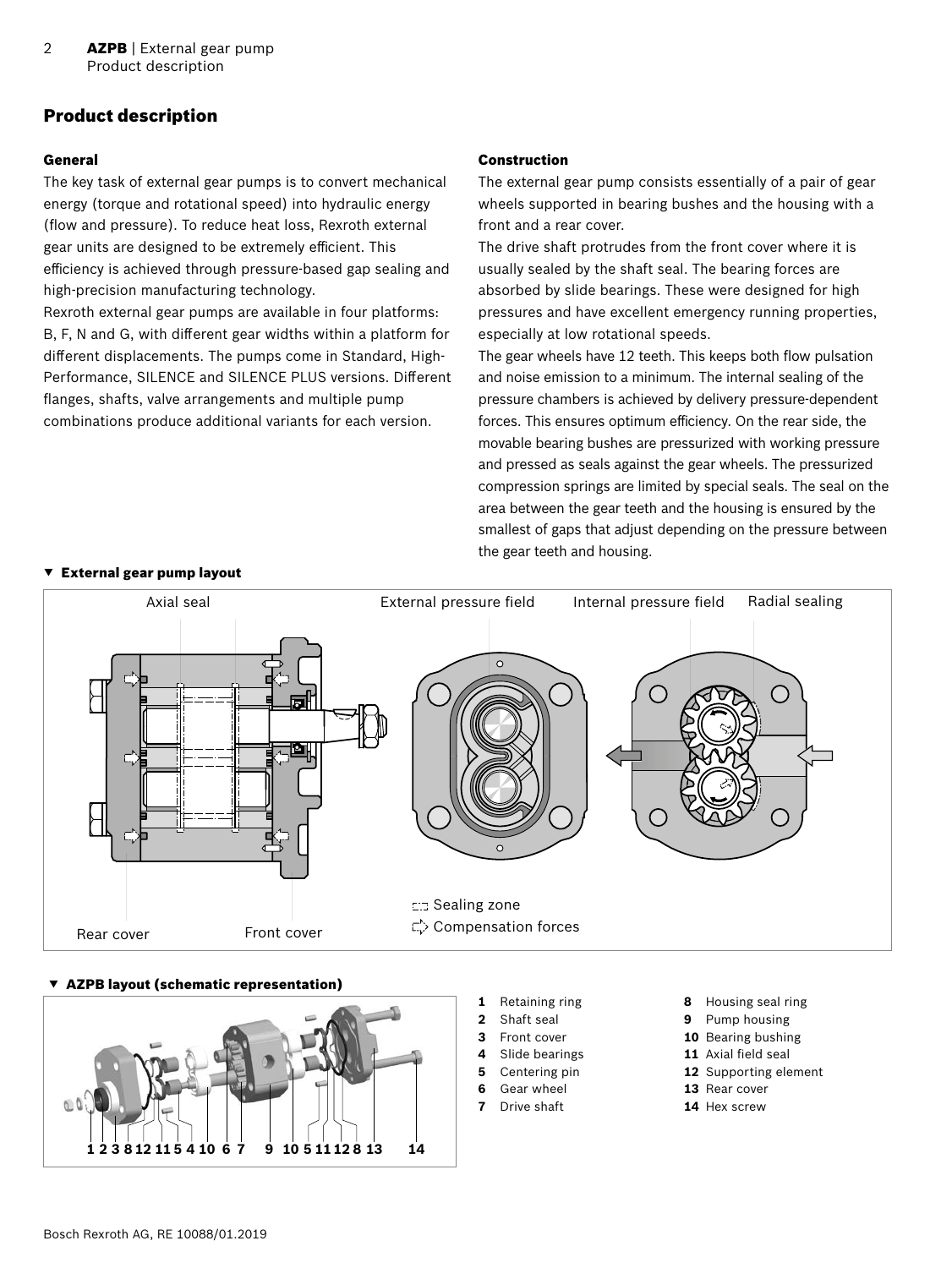# **Version Page Version Page Version Page**  $19$  24 29  $\left[\begin{matrix} 1 \\ 1 \\ 1 \end{matrix}\right]$  $\begin{bmatrix} 1 & 1 \\ 1 & 1 \end{bmatrix}$  $\left[\begin{matrix} 1 \\ 1 \end{matrix}\right]$  $20$   $25$   $30$  $\left[\begin{matrix} 1 \\ 1 \\ 1 \end{matrix}\right]$  $\left[\begin{matrix} 1 \\ 0 \end{matrix}\right]$  $\left[\begin{matrix} 1 \\ 1 \end{matrix}\right]$  $21$  26 31  $\overline{1}$  $\begin{bmatrix} 1 & 1 \\ 1 & 1 \end{bmatrix}$  $\left[\begin{matrix} 1 \\ 1 \\ 1 \end{matrix}\right]$ 22 27  $\left[\begin{matrix} 1 \\ 1 \\ 1 \end{matrix}\right]$ 23 28 $\overline{\bigcirc}$  $\left[\begin{matrix} 1 \\ 1 \\ 1 \end{matrix}\right]$

# <span id="page-2-0"></span>AZPB preferred types product overview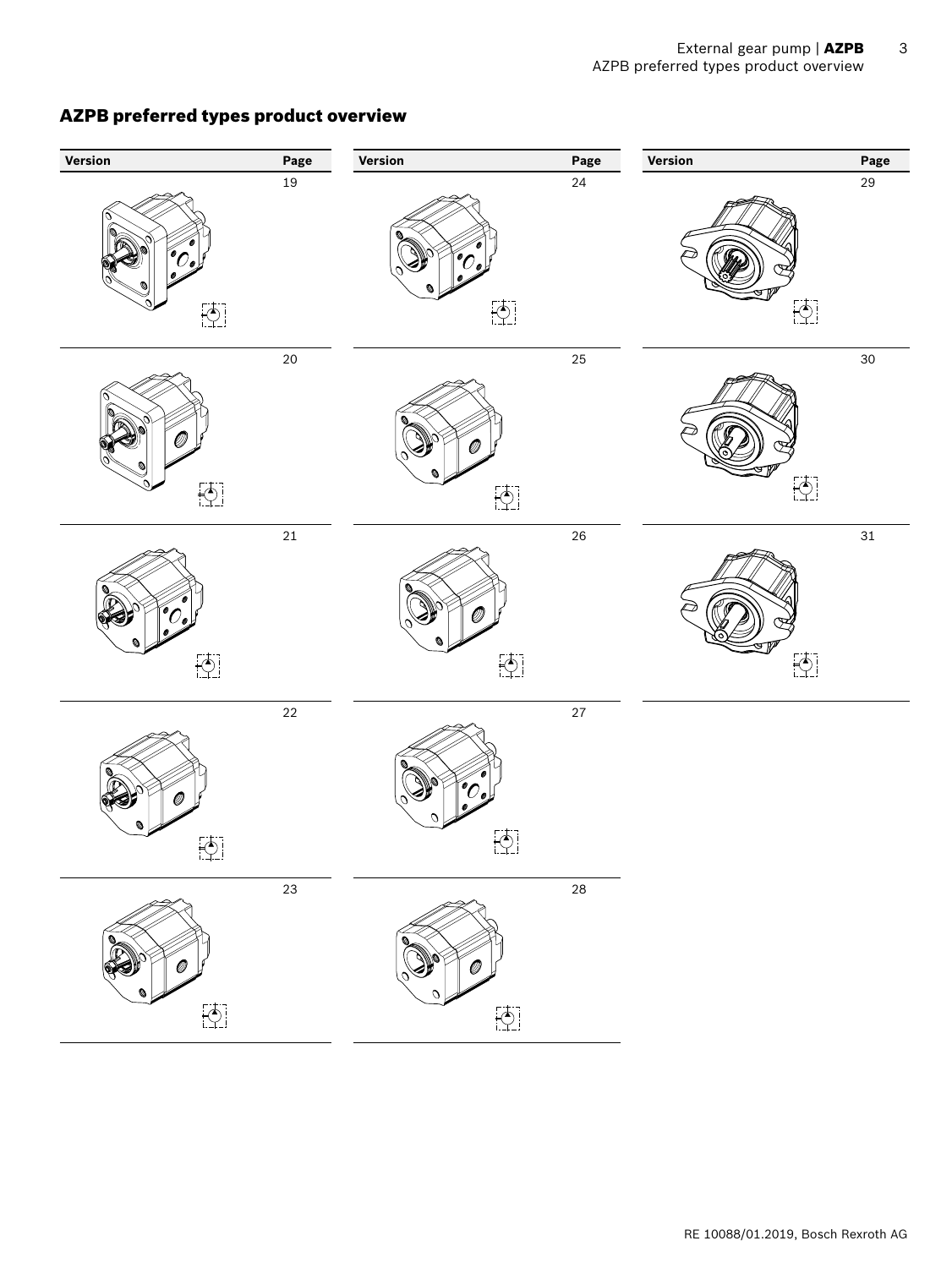#### <span id="page-3-0"></span>4 AZPB | External gear pump Single-pump type codes

# Single-pump type codes $^{1)}$

| 3<br>$\mathbf 2$<br><b>AZP</b><br>B<br>-<br><b>External gear unit</b><br>External gear pump<br>01<br><b>Series</b>                    | -   | <b>AZP</b><br>в |
|---------------------------------------------------------------------------------------------------------------------------------------|-----|-----------------|
|                                                                                                                                       |     |                 |
|                                                                                                                                       |     |                 |
|                                                                                                                                       |     |                 |
|                                                                                                                                       |     |                 |
|                                                                                                                                       |     |                 |
| 1 cm <sup>3</sup> /rev  7.1 cm <sup>3</sup> /rev, Standard Performance, Platform B<br>02                                              |     |                 |
| <b>Series</b>                                                                                                                         |     |                 |
| Bearing journal Ø12 mm, installation identical to Series 1<br>03                                                                      |     | 3               |
| <b>Version</b>                                                                                                                        |     |                 |
| 04<br>Corrosion-resistant, pinned                                                                                                     |     | $\mathbf{2}$    |
| <b>Size</b>                                                                                                                           |     |                 |
| For geometric displacement $V_g$ [cm <sup>3</sup> ], see "Table of values"<br>05                                                      |     |                 |
| 2.0<br>2.5<br>3.1<br>4.0<br>4.5<br>5.0<br>6.3<br>1.0                                                                                  | 7.1 |                 |
| <b>Direction of rotation</b>                                                                                                          |     |                 |
| As viewed on drive shaft<br>Clockwise<br>06                                                                                           |     | R               |
| Counterclockwise                                                                                                                      |     | L               |
| <b>Drive shaft</b><br>Suitable front cover                                                                                            |     |                 |
| Tapered shaft<br>1:5<br>P<br>07                                                                                                       |     | $\mathbf c$     |
| 1:8<br>$\circ$                                                                                                                        |     | н               |
| Tang drive<br>M, Y                                                                                                                    |     | N               |
| SAE J744 13-1 cylindrical<br>R                                                                                                        |     | Q               |
| SAE J744 13-4 (A-A) splined shaft<br>$\mathsf{R}$                                                                                     |     | $\mathbf R$     |
| <b>Front cover</b>                                                                                                                    |     |                 |
| 2-hole flange<br>Ø32 mm<br>08                                                                                                         |     | P               |
| Ø32 mm with O-Ring                                                                                                                    |     | Μ               |
| Ø32 mm with O-ring, for attachment to Series F                                                                                        |     | Y               |
| SAE J744 50-2 (A-A)                                                                                                                   |     | R               |
| Rectangular flange<br>Ø25.38 mm                                                                                                       |     | O               |
| <b>Line connection</b>                                                                                                                |     |                 |
| ISO 228/1 pipe thread<br>09                                                                                                           |     | 01              |
| DIN 3852-T1 metric thread                                                                                                             |     | 02              |
| SAE J1926-1 thread O-ring Boss<br>র্জু<br>জীৱ<br>Square flange                                                                        |     | 12              |
|                                                                                                                                       |     | 20              |
| <b>Sealing material</b>                                                                                                               |     |                 |
| NBR (nitrile rubber)<br>10<br>NBR, FKM (fluoroelastomer) shaft seal                                                                   |     | М<br>К          |
| FKM (fluoroelastomer)                                                                                                                 |     | P               |
|                                                                                                                                       |     |                 |
| <b>Rear cover</b>                                                                                                                     |     |                 |
| Without valve (standard)<br>11<br>Axial pressure/suction port                                                                         |     | в<br>А          |
|                                                                                                                                       |     |                 |
| <b>Special version</b>                                                                                                                |     |                 |
| Serial number, e.g., S0001<br>12<br>1) - Some type code combinations are not possible.<br>- Further options are available on request. |     | <b>SXXXX</b>    |

– Please select the desired pump with the help of the selection table (preferred types) or after consultation with Bosch Rexroth. – Further options are available on request.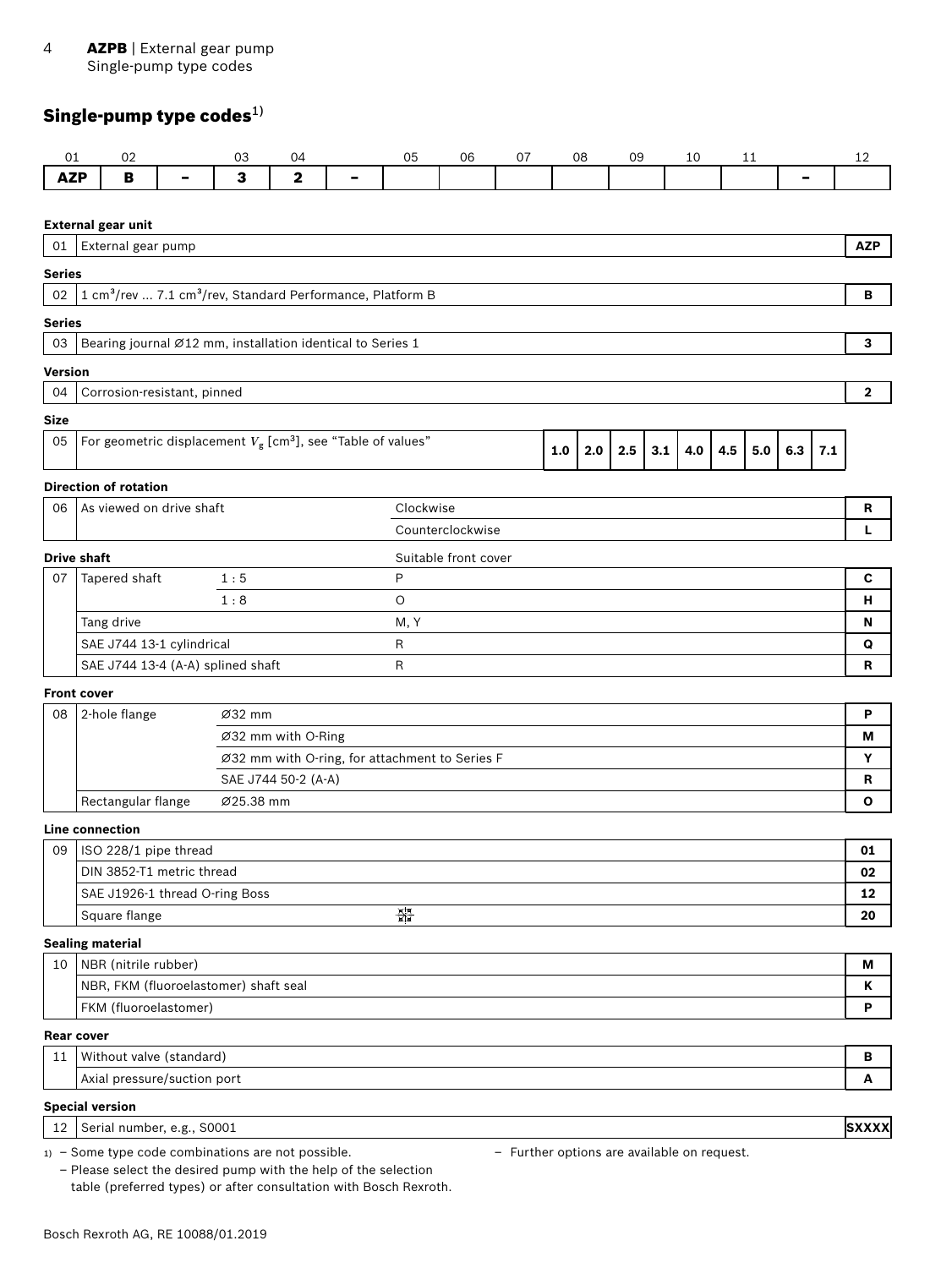# <span id="page-4-0"></span>Multi-pump type codes $^{1)}$

|            | ັບ∠ |  | . LZ |  | ገ6 | $\sim$ $-$ | 08 | 09 |  |
|------------|-----|--|------|--|----|------------|----|----|--|
| <b>ALI</b> |     |  |      |  |    |            |    |    |  |

#### **External gear unit**

| 01                  | External gear pump                             |                                                           |                  | <b>AZP</b>   |  |  |  |  |  |
|---------------------|------------------------------------------------|-----------------------------------------------------------|------------------|--------------|--|--|--|--|--|
| Series <sup>2</sup> |                                                |                                                           |                  |              |  |  |  |  |  |
| 02                  | High-Performance                               | $1.07.1$ cm <sup>3</sup> /rev                             |                  | в            |  |  |  |  |  |
|                     |                                                | 4.0  28 $cm3/rev$                                         |                  | F            |  |  |  |  |  |
|                     |                                                | 20.0  36 cm <sup>3</sup> /rev                             |                  | N            |  |  |  |  |  |
|                     | 22.5  100 cm <sup>3</sup> /rev                 |                                                           |                  |              |  |  |  |  |  |
|                     | <b>SILENCE</b>                                 | 4.0  28 cm <sup>3</sup> /rev                              |                  | S            |  |  |  |  |  |
|                     |                                                | 20.0  36 cm <sup>3</sup> /rev                             |                  | т            |  |  |  |  |  |
|                     |                                                | 22.5  63 cm <sup>3</sup> /rev                             |                  | U            |  |  |  |  |  |
|                     | <b>SILENCE PLUS</b>                            | 12.0  28 cm <sup>3</sup> /rev                             |                  | J            |  |  |  |  |  |
|                     | Series (relates to first pump stage)           |                                                           |                  |              |  |  |  |  |  |
| 03                  | Bearing journal Ø12 mm                         |                                                           |                  |              |  |  |  |  |  |
|                     | Version (relates to first pump stage)          |                                                           |                  |              |  |  |  |  |  |
| 04                  | Corrosion-resistant, pinned                    |                                                           |                  |              |  |  |  |  |  |
| Size <sup>3</sup>   |                                                |                                                           |                  |              |  |  |  |  |  |
| 05                  |                                                | In accordance with data sheet for the individual series   |                  |              |  |  |  |  |  |
|                     | <b>Direction of rotation</b>                   |                                                           |                  |              |  |  |  |  |  |
| 06                  | As viewed on drive shaft                       |                                                           | Clockwise        | R            |  |  |  |  |  |
|                     |                                                |                                                           | Counterclockwise | L            |  |  |  |  |  |
|                     | Drive shaft (relates to first pump stage)      |                                                           |                  |              |  |  |  |  |  |
| 07                  |                                                | In accordance with data sheet for first pump stage        |                  |              |  |  |  |  |  |
|                     |                                                |                                                           |                  |              |  |  |  |  |  |
|                     | Front cover (relates to first pump stage)      |                                                           |                  |              |  |  |  |  |  |
| 08                  |                                                | In accordance with data sheet for first pump stage        |                  |              |  |  |  |  |  |
|                     | Line connection (per pump stage) <sup>4)</sup> |                                                           |                  |              |  |  |  |  |  |
| 09                  |                                                | In accordance with data sheet for the individual series 1 |                  |              |  |  |  |  |  |
|                     | <b>Sealing material</b>                        |                                                           |                  |              |  |  |  |  |  |
|                     | 10   NBR (nitrile rubber)                      |                                                           |                  | м            |  |  |  |  |  |
|                     | NBR, FKM (fluoroelastomer) shaft seal          |                                                           |                  | K            |  |  |  |  |  |
|                     | FKM (fluoroelastomer)                          |                                                           |                  | P            |  |  |  |  |  |
|                     | <b>Rear cover</b> (relates to last pump stage) |                                                           |                  |              |  |  |  |  |  |
| 11                  |                                                | In accordance with data sheet for last pump stage         |                  | в            |  |  |  |  |  |
|                     | <b>Special version</b>                         |                                                           |                  |              |  |  |  |  |  |
| 12 <sup>2</sup>     | Serial number, e.g., S0001                     |                                                           |                  | <b>SXXXX</b> |  |  |  |  |  |
|                     |                                                |                                                           |                  |              |  |  |  |  |  |

### Sample 2-pump combination:

AZPB … 6.3 … + AZPB … 2.0 …

| ◡⊥         | ◡∠        | $\sim$<br>◡◡ | 24، |   | u                            | 06 | --  | 08 | $\sim$<br>. .<br>ັ |   | -- |
|------------|-----------|--------------|-----|---|------------------------------|----|-----|----|--------------------|---|----|
| <b>AZP</b> | <b>BB</b> |              |     | - | $\sim$ $\sim$ $\sim$<br>/2.u |    | . . |    | 0101               | M |    |

1) – Some type code combinations are not possible.

– Please select the desired pump with the help of the selection table (preferred types) or after consultation with Bosch Rexroth.

– Further options are available on request.

2) Select a letter for each pump stage, e.g., AZPB+AZPB: BB.

3) Select a numerical value for each pump stage, e.g., 6.3/2.0.

4) Select a numerical value for each pump stage, e.g., 0101.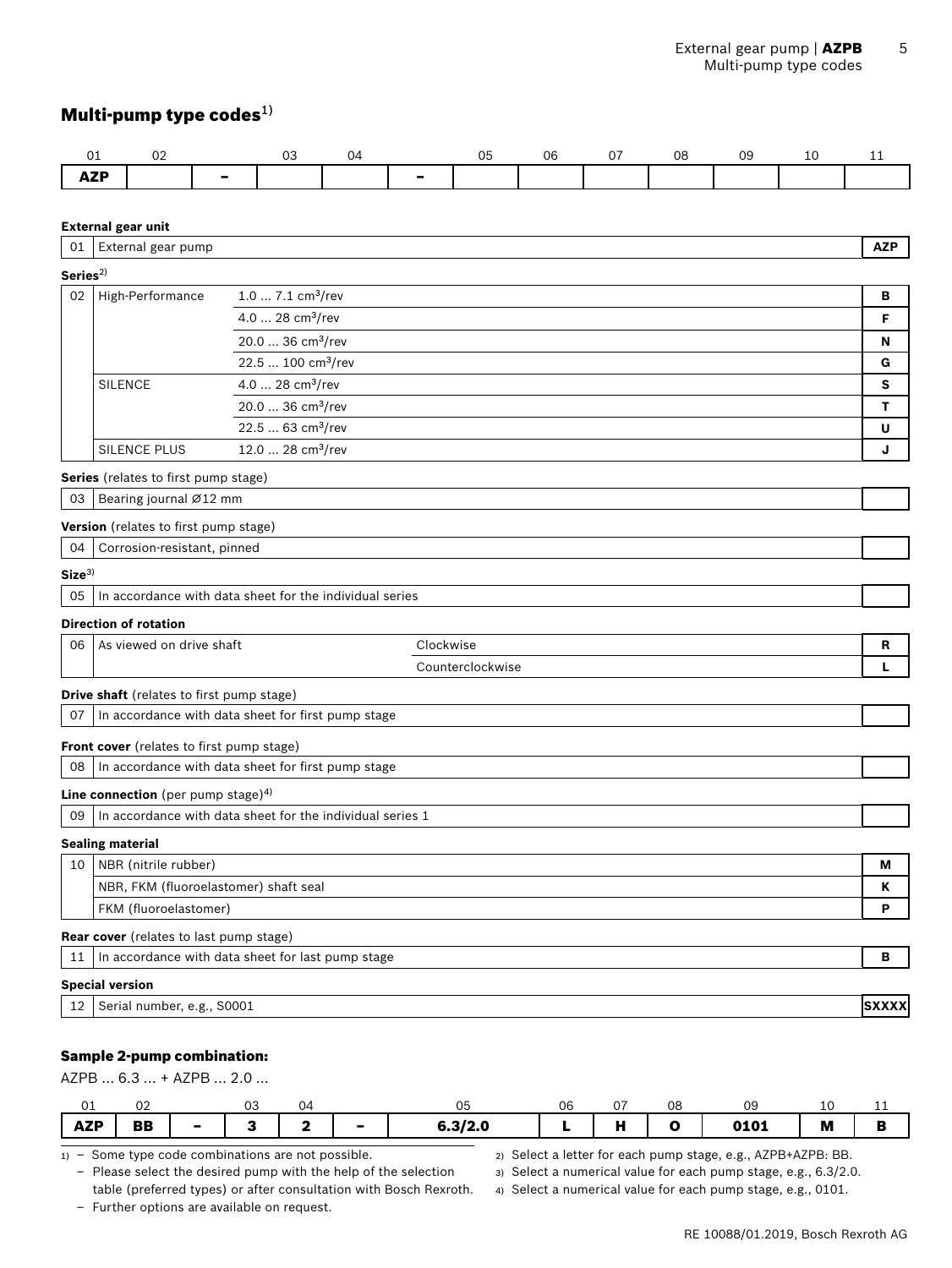#### <span id="page-5-0"></span>6 **AZPB** | External gear pump Technical data

# Technical data

#### ▼ Table of values

| <b>Size</b>                                          |  |                  |                 | 1.0  | 2.0  | 2.5  | 3.1  | 4.0       | 4.5  | 5.0  | 6.3  | 7.1  |
|------------------------------------------------------|--|------------------|-----------------|------|------|------|------|-----------|------|------|------|------|
| Series                                               |  |                  |                 |      |      |      |      | Series 3x |      |      |      |      |
| Geometric displacement per revolution<br>$V_{\rm g}$ |  |                  | cm <sup>3</sup> | 1.0  | 2.0  | 2.5  | 3.15 | 4.0       | 4.5  | 5.0  | 6.3  | 7.1  |
| Max. continuous pressure                             |  |                  | bar             | 220  | 220  | 220  | 220  | 220       | 220  | 220  | 220  | 200  |
| Max. intermittent pressure <sup>1)</sup>             |  |                  | bar             | 250  | 250  | 250  | 250  | 250       | 250  | 250  | 250  | 230  |
| Max. pressure peak                                   |  | $p_3$            | bar             | 270  | 270  | 270  | 270  | 270       | 270  | 270  | 270  | 250  |
| Absolute<br>Pressure in suction port                 |  | $p_{\rm e}$      | bar             |      |      |      |      | 0.73      |      |      |      |      |
| Min. rotational speed at $p_2$                       |  | $n_{\min}$       | rpm             | 750  | 750  | 750  | 750  | 750       | 750  | 750  | 750  | 750  |
| Max. rotational speed at $p_2$                       |  | $n_{\text{max}}$ | rpm             | 6000 | 5000 | 5000 | 4000 | 4000      | 4000 | 4000 | 3500 | 3500 |
|                                                      |  |                  |                 |      |      |      |      |           |      |      |      |      |

| General data                       |                                                                                 |
|------------------------------------|---------------------------------------------------------------------------------|
| Installation position              | No restrictions                                                                 |
| Type of mounting                   | See offer drawing                                                               |
| Line connections                   | See chapter "Dimensions - line connection"                                      |
| Direction of rotation as viewed on | Clockwise or counterclockwise; only operate the pump in the direction indicated |

Direction of rotation as viewed on drive shaft

#### ▼ Pressure definition



- *p*<sup>1</sup> Max. continuous pressure
- *p*<sup>2</sup> Max. intermittent pressure
- *p*<sup>3</sup> Max. pressure peak

#### **Determining characteristics**

| Flow   | q <sub>v</sub> | $V_{\rm g} \times n \times \eta_{\rm v}$<br>1000                       |                                               | [L/min] |
|--------|----------------|------------------------------------------------------------------------|-----------------------------------------------|---------|
| Torque | M              | $V_{\rm g} \times \Delta p$<br>$20 \times \pi \times \eta_{\text{hm}}$ |                                               | [Nm]    |
| Power  |                | $2 \pi \times M \times n$<br>60000                                     | $q_{\rm v} \times \Delta p$<br>600 × $\eta_t$ | [kW]    |

#### **Key**

- $V_{\rm g}$  Displacement per revolution [cm<sup>3</sup>]
- $Δp$  Differential pressure [bar]  $(Δp = p p_e)$
- *n* Rotational speed [rpm]
- *η*<sup>v</sup> Volumetric efficiency1)
- *η*hm Hydraulic-mechanical efficiency2)
- $η_t$  Total efficiency ( $η_t = η_v × η_{hm}$ )<sup>2)</sup>

1) Up to 280 bar possible with consultation

2) Parameter as a decimal, e.g., 0.9



#### Notice

- ▶ The chapters "Curves" and "Graphs" contain graphs for a rough calculation.
- ▶ Observe the safety requirements for the overall system.
- ▶ Please contact us regarding applications with frequent load cycles.

#### ▼ Direction of rotation as viewed on drive shaft

The dimensional drawings in the chapter "Dimensions" show pumps for clockwise rotation. For counterclockwise rotation, the location of the drive shaft/suction and pressure port is different.

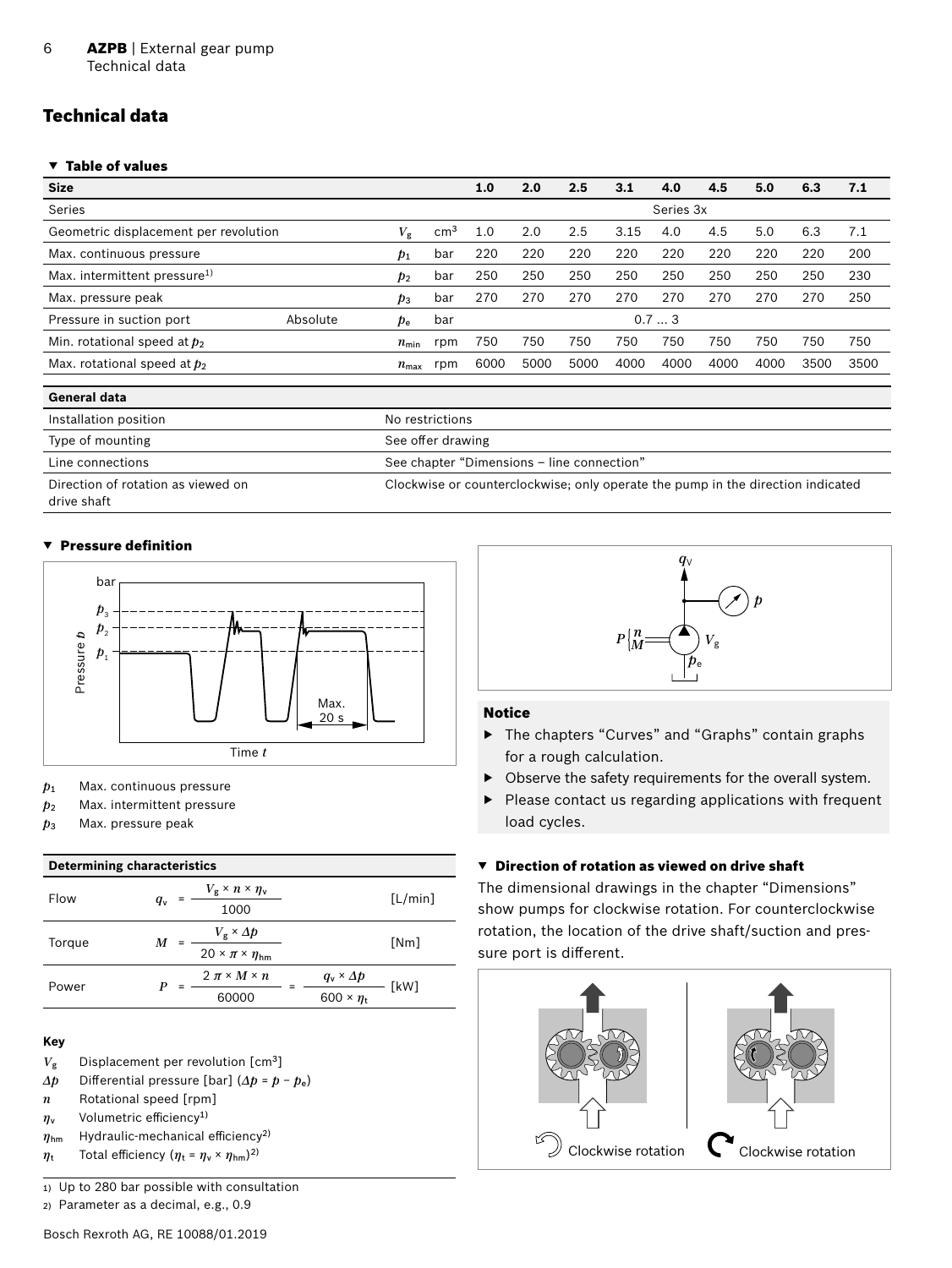# <span id="page-6-0"></span>Hydraulic fluid

The external gear unit is designed for operation with HLP mineral oil complying with DIN 51524 1–3. For higher loads, Bosch Rexroth recommends HLP complying with DIN 51524 Part 2 at minimum.1)

See the following data sheets for application instructions and requirements for selecting hydraulic fluid, behavior during operation as well as disposal and environmental protection before you begin planning:

▶ 90220: Hydraulic fluids based on mineral oils and related hydrocarbons

# Explanation regarding the selection of hydraulic fluid

The hydraulic fluid should be selected so the operating viscosity in the operating temperatue range is within the optimal range ( $v_{\text{opt}}$ ; see selection diagram).

# **Viscosity and temperature of hydraulic fluids**

### **Viscosity range**

| Permissible in continuous operationg | $v = 12$ 800 mm <sup>2</sup> /s                 |
|--------------------------------------|-------------------------------------------------|
| Recommended in continuous operation  | $v_{\text{opt}}$ = 20  100 mm <sup>2</sup> /s   |
| Permissible for cold start           | $v_{\text{max}} \le 2000 \text{ mm}^2/\text{s}$ |
|                                      |                                                 |

#### **Temperature range**

| With NBR seals (NBR = nitrile rubber)  | $t = -30$ °C $\ldots$ +80 °C |
|----------------------------------------|------------------------------|
| With FKM seals (FKM = fluoroelastomer) | $t = -10$ °C  +110 °C        |

#### ▼ Selection diagram



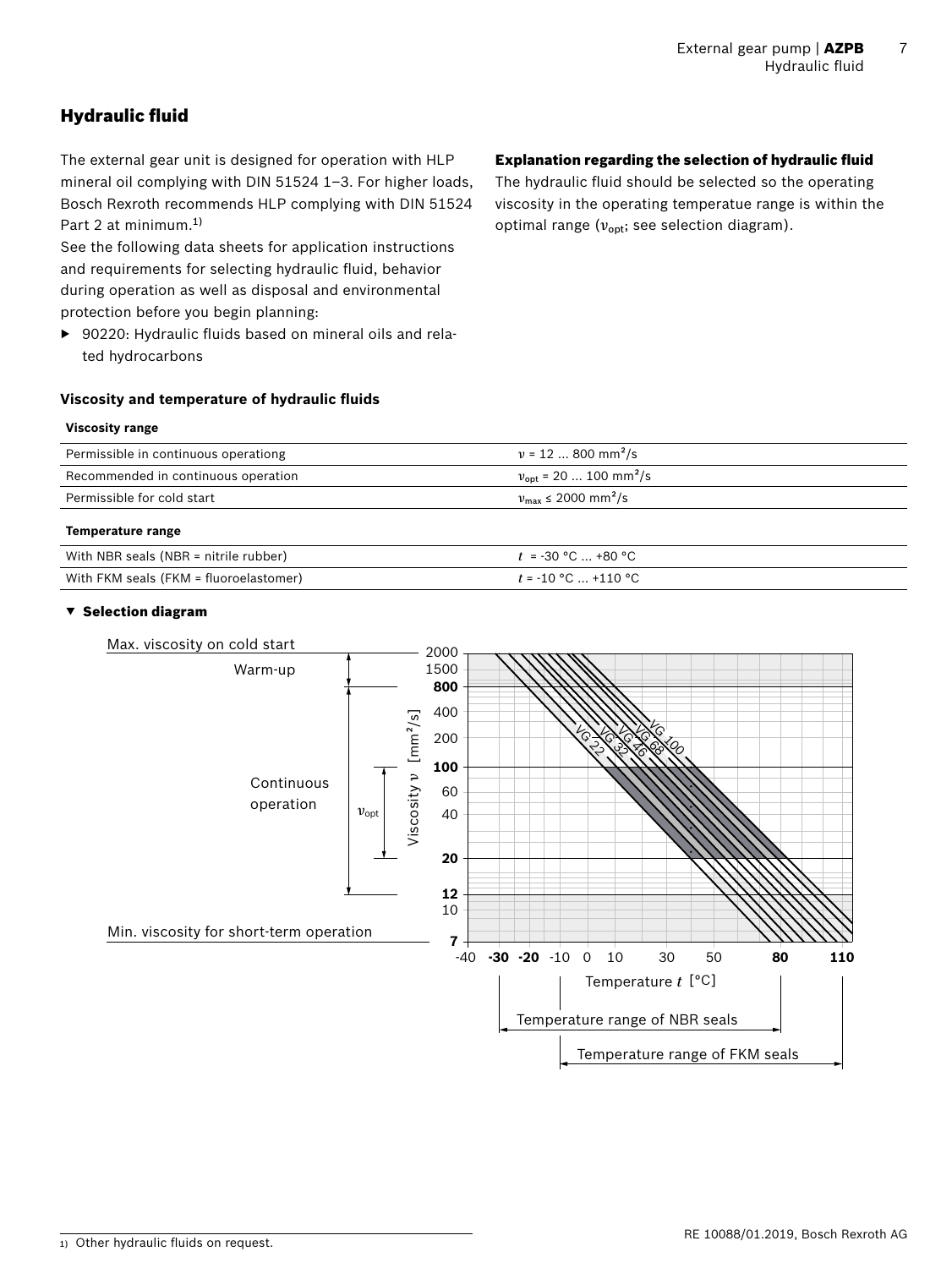<span id="page-7-0"></span>8 **AZPB** | External gear pump Graphs/curves

# Graphs/curves

#### Flow curves



#### Performance graphs



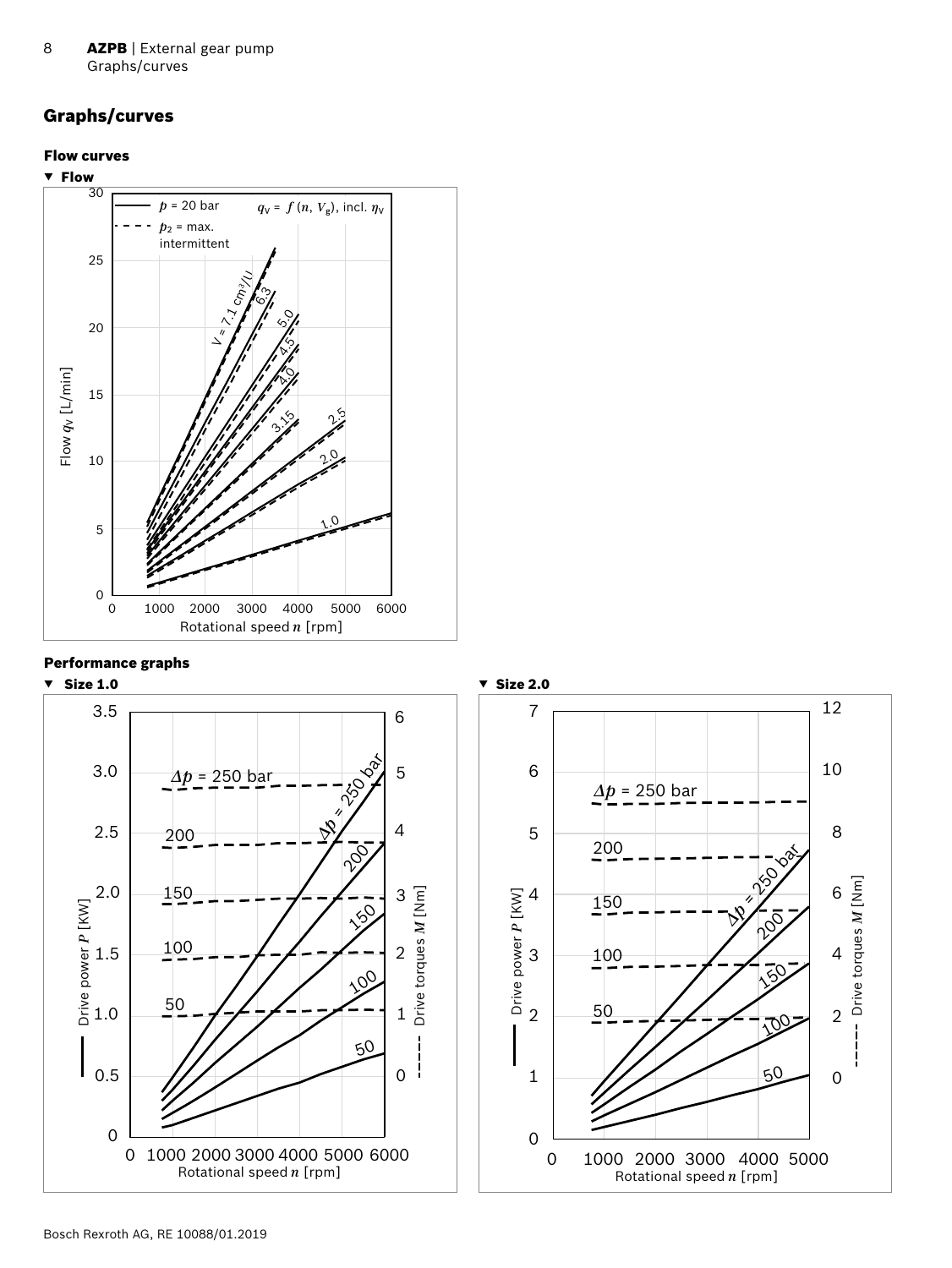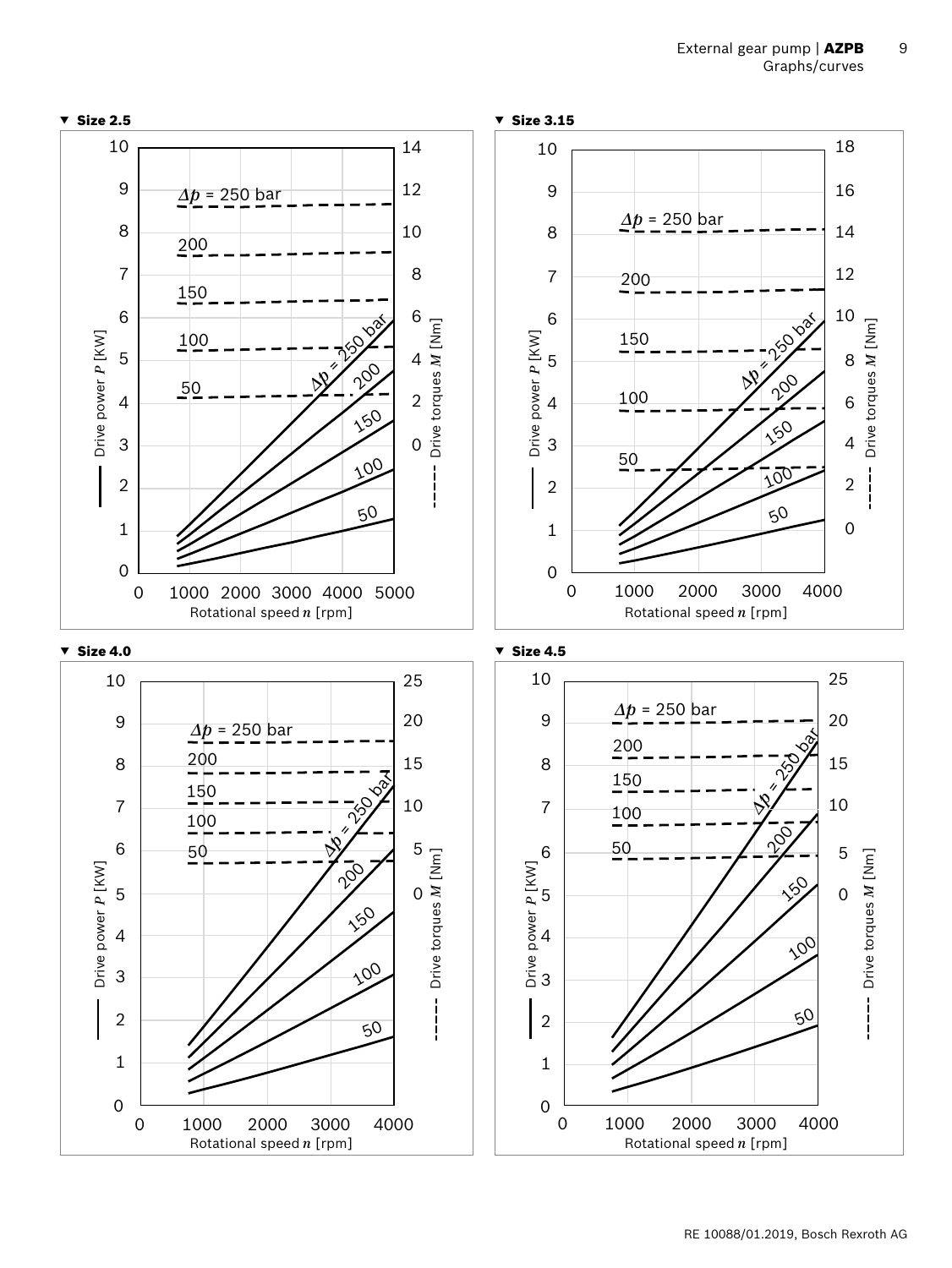



#### Notice

Bosch Rexroth AG, RE 10088/01.2019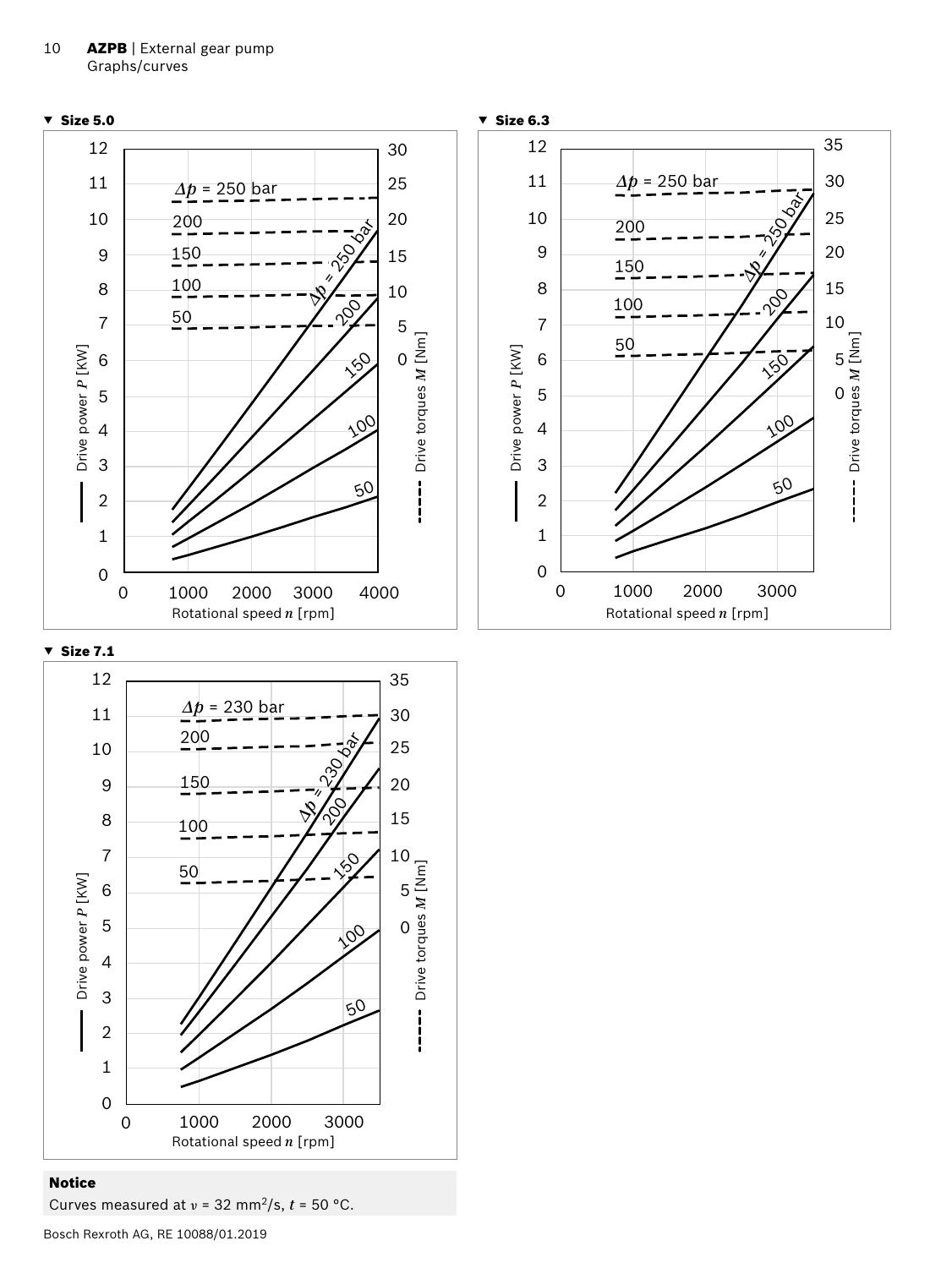These are typical characteristics for each size. They describe

the airborne sound emitted solely by the pump.

components) were not included.

Ambient factors (installation site, piping, other system

#### Noise curves

Noise levels based on rotational speed, pressure range between 10 bar and pressure value  $p_2$  (see chapter "Technical data").

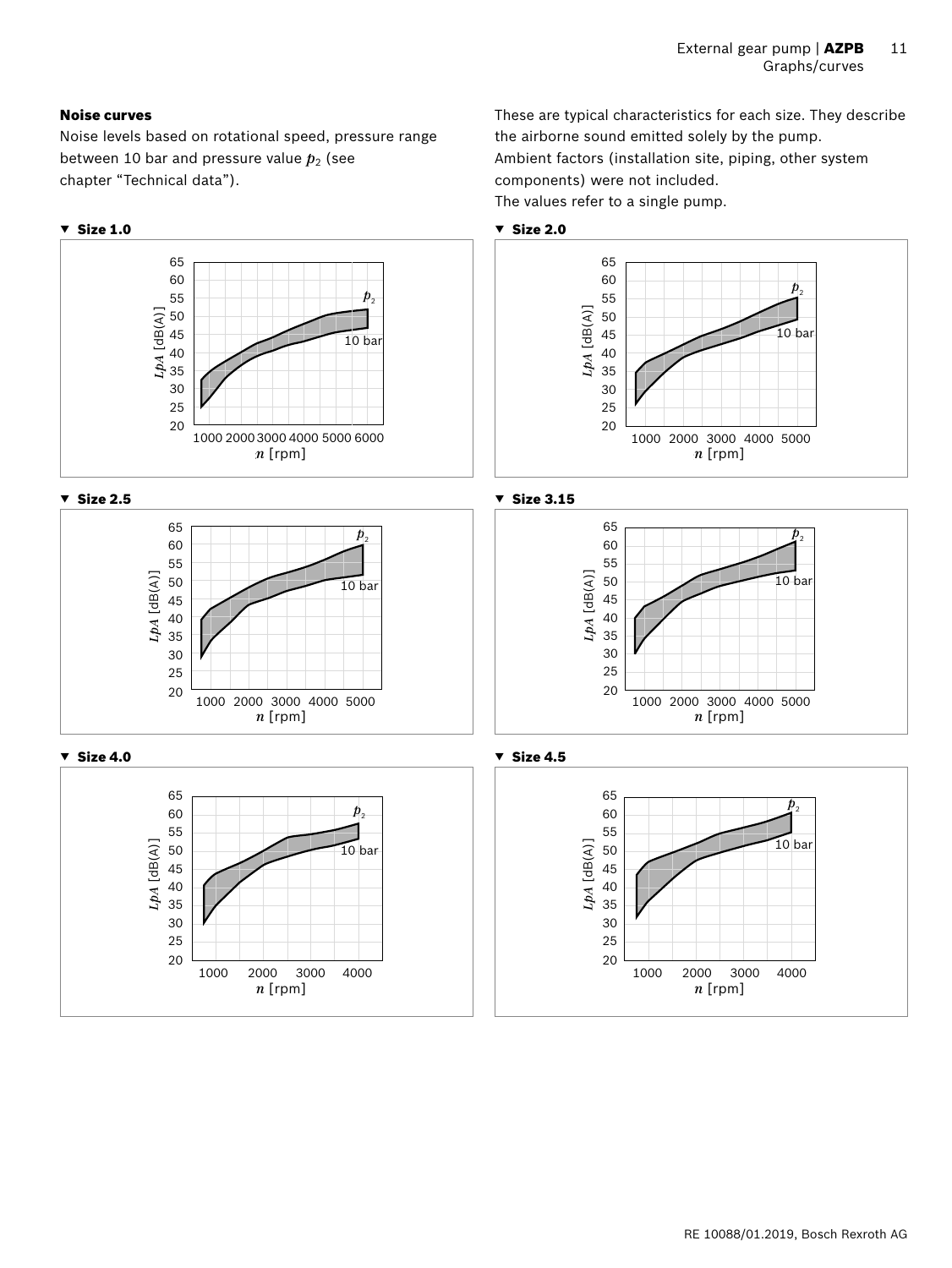#### 12 **AZPB** | External gear pump Graphs/curves





#### Notice

- ▶ Curves measured at *ν* = 32 mm2/s, *t* = 50 °C.
- ▶ Sound pressure level calculated from noise measurements made in a low-reflection measuring room in accordance with DIN 45635 Part 26.
- ▶ Distance from measuring sensor to pump: 1 m.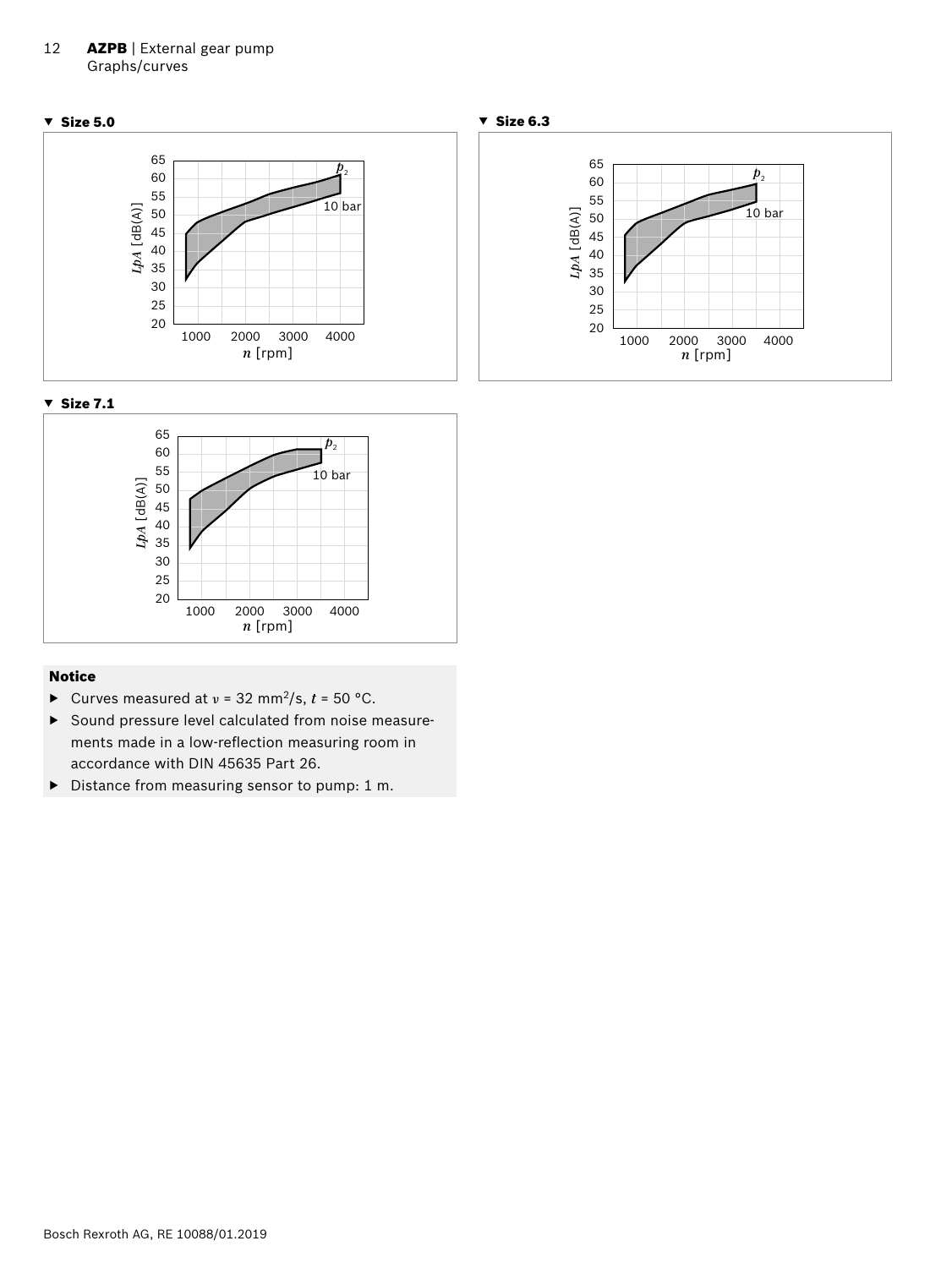# <span id="page-12-0"></span>Drive

#### 1. Elastic clutch

- The clutch should not transfer any radial or axial forces to the pump.
- ▶ The radial runout deviation from the shaft to the spigot should not exceed 0.2 mm.
- See the clutch manufacturer's assembly instructions for shaft misalignment tolerances.



#### 2. Clutch sleeve

- To be used on SAE splined shaft profile
- ▶ Attention: Make sure no radial or axial forces act on the pump drive shaft or clutch sleeve. The clutch sleeve should freely move in the axial direction.
- $\blacktriangleright$  The distance between the pump drive shaft and customer drive shaft should be 2+1 mm.
- Reserve installation space for the snap ring.
- Oil-bath or oil-mist lubrication required



#### 3. Tang drive coupling

- ▶ For attaching the pump directly to an electric motor or combustion engine, gearbox, etc.
- ▶ Pump shaft with special tang drive coupling and driver (**3**)
- ▶ No shaft seal
- ▶ Drive-side installation and sealing according to the following recommendations and dimensions
- ▶ Customer drive shaft (**1**)
	- DIN 17210 case-hardened steel, e.g., 20 MnCrS 5 case-hardened 1.0 deep; HRA 83 ±2
	- Seal ring running surface ground without rifling  $R_{\text{max}} \leq 4 \ \mu \text{m}$

1) Values in parentheses refer to counterclockwise rotation.

- ▶ Customer radial shaft seal ring (**2**)
	- Provide with rubber cover (see DIN 3760, type AS, or double-lipped ring)
	- Provide installation edge with 15° slant or install shaft seal with protection sleeve



# 4. V-belts and straight gear wheels or helical gear drives without outboard bearing

For V-belt or gear wheel drives, please contact us with the application and mounting conditions (dimensions  $a, d_m, dw$ ) and angle α). For helical gear drives, helix angle β is also required.

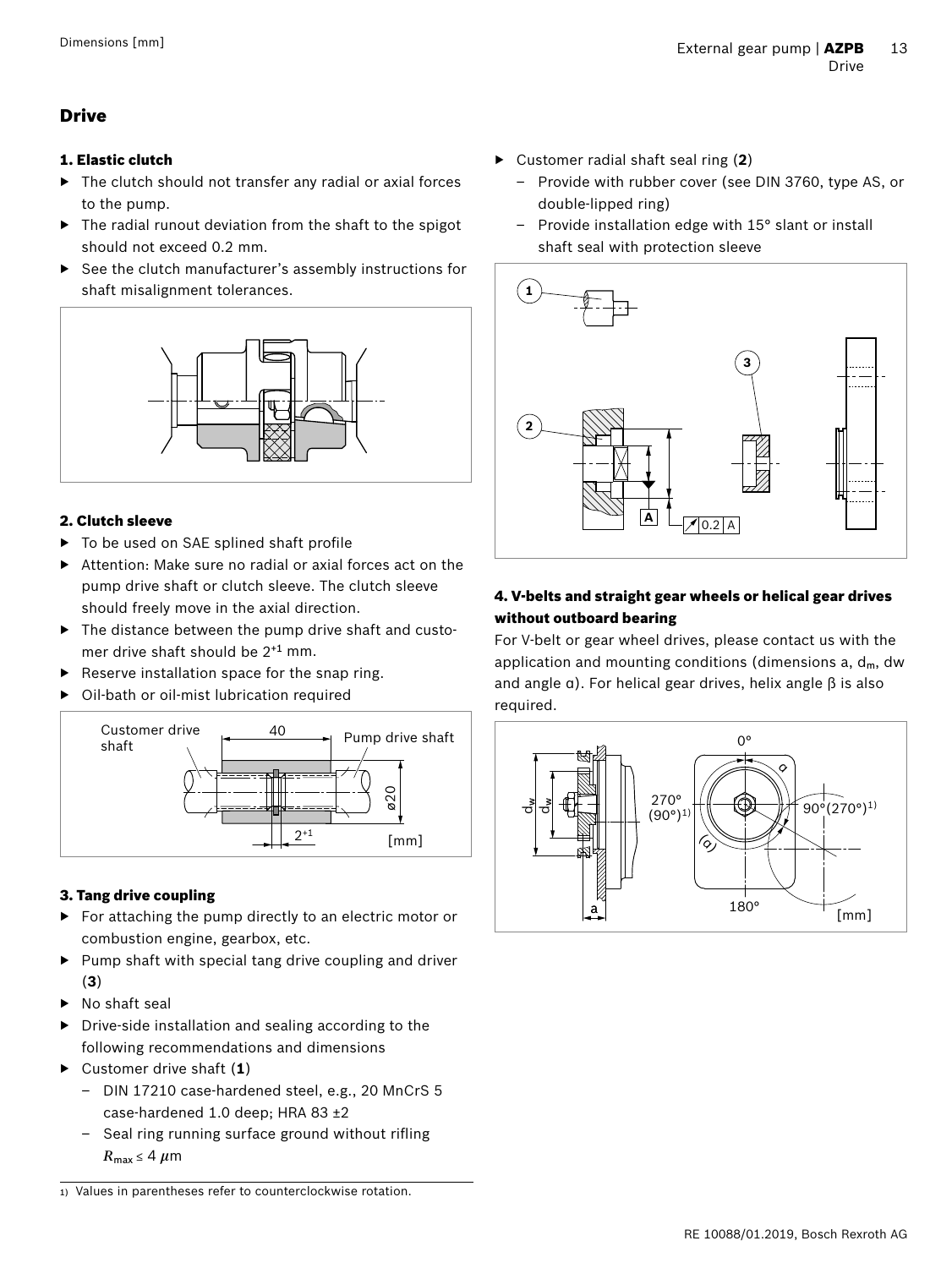# <span id="page-13-0"></span>Max. transmissible drive torques

#### Tapered shaft

| Drive shaft |                    | <b>Front cover</b> | $M_{\text{max}}$ | <b>Size</b> | $\boldsymbol{p}_{\text{max}}$ |
|-------------|--------------------|--------------------|------------------|-------------|-------------------------------|
| Code        | <b>Designation</b> | Code               | <b>Nm</b>        |             | bar                           |
| C           | 1:5                | P                  | 26               | 15          | 250                           |
|             |                    |                    |                  | 6.3         | 190                           |
|             |                    |                    |                  | 7.1         | 170                           |
| н           | 1:8                | Ω                  | 30               | 15          | 250                           |
|             |                    |                    |                  | 6.3         | 190                           |
|             |                    |                    |                  | 7.1         | 170                           |

#### Tang drive

| <b>Drive shaft</b> |                         | <b>Front cover</b> | $M_{\rm max}$ | <b>Size</b> | $\boldsymbol{p}_{\text{max}}$ |
|--------------------|-------------------------|--------------------|---------------|-------------|-------------------------------|
|                    | <b>Code Designation</b> | Code               | Nm            |             | bar                           |
| N                  |                         | M, Y               | 25            | 15          | 250                           |
|                    |                         |                    |               | 6.3         | 190                           |
|                    |                         |                    |               | 71          | 170                           |

#### Parallel keyed shafts

| <b>Drive shaft</b> |                                  | <b>Front cover</b> | $M_{\rm max}$ | <b>Size</b> | $\boldsymbol{p}_{\text{max}}$ |
|--------------------|----------------------------------|--------------------|---------------|-------------|-------------------------------|
| Code               | <b>Designation</b><br>Code<br>Nm |                    |               |             | bar                           |
| Ω                  | SAE J744 13-1                    | R                  | 35            | 15          | 250                           |
|                    |                                  |                    |               | 6.3         | 190                           |
|                    |                                  |                    |               | 71          | 170                           |

#### Splined shafts

| <b>Drive shaft</b> |                         | <b>Front cover</b> | $M_{\rm max}$ | <b>Size</b> | $\boldsymbol{p}_{\text{max}}$ |
|--------------------|-------------------------|--------------------|---------------|-------------|-------------------------------|
|                    | <b>Code Designation</b> | Code               | Nm            |             | bar                           |
| R                  | SAE J744 13-4           | R                  | 55            | 15          | 250                           |
|                    | $(A-A)$                 |                    |               | 6.3         | 190                           |
|                    |                         |                    |               | 71          | 170                           |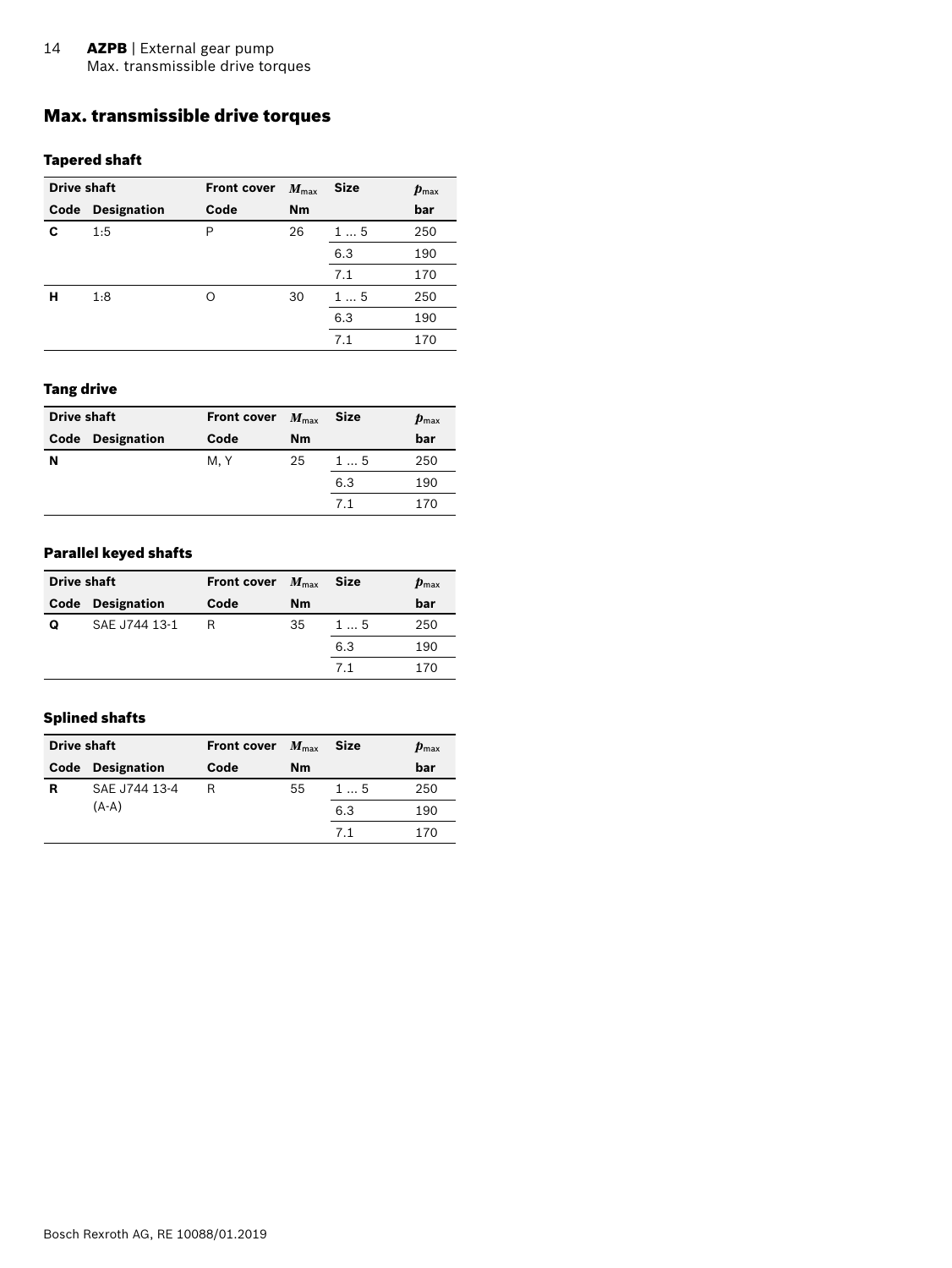# <span id="page-14-0"></span>Multiple gear pumps

Gear pumps are well-suited to multiple arrangements, with the drive shaft of the first pump stage is extended to a second and possibly third pump stage. The shafts for each pump section are typically connected via a driver. The individual pump stages are usually hydraulically isolated and have separate suction ports. A joint suction port or separate suction ports that are hydraulically connected is available on request.

For the configuration of multiple pumps, Bosch Rexroth recommends arranging the pump stage with the largest displacement on the drive side.

#### Notice

- ▶ Attention: The parameters of each pump generally apply, however certain restrictions need to be observed:
- ▶ Max. rotational speed: This is determined by the largest pump stage used.
- ▶ Pressures: These are limited by the max. transmissible torques from drive shaft, through drive and driver.

#### Compounding of drive torques

With multiple pumps, note that the drive torques of the subsequent stages compound according to the following formula:



This may result in pressure limitations in each pump stage.

#### Standard through drive (tang drive coupling)

For Platform B pumps, the driver for the next pump stage can support loads up to  $M_{\text{max}}$  = 25 Nm. This may result in pressure limitations for subsequent pump stages.

Subsequent pumps of a smaller series determine the max. transmissible torque.



| Subsequent pump   | $M_{\rm max}$ [Nm] <sup>1)</sup> |  |
|-------------------|----------------------------------|--|
| <b>Platform B</b> | A7PR.                            |  |

<sup>1)</sup> For  $M_{\text{max}}$ , see chapter "Max. transmissible drive torques".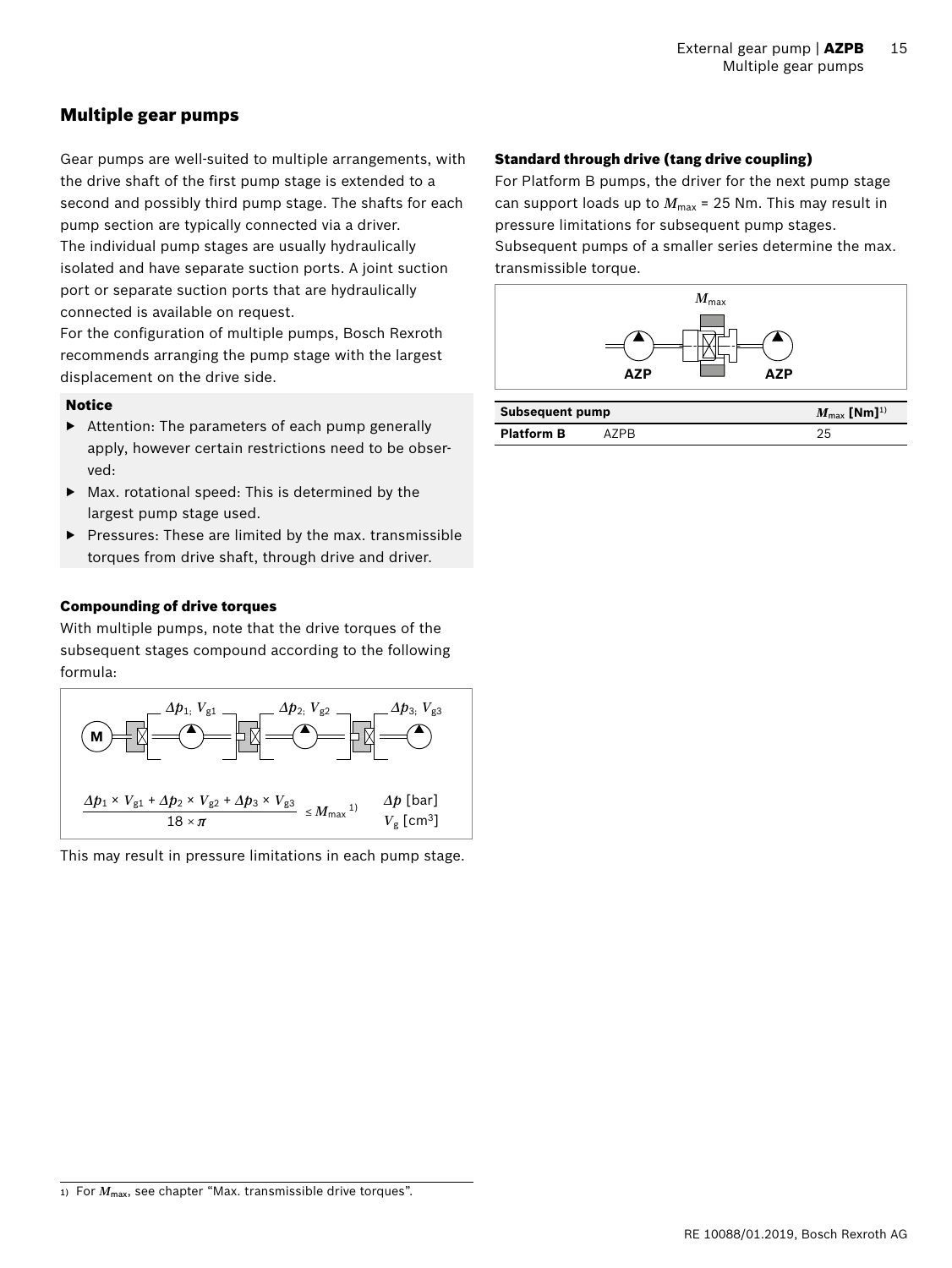# <span id="page-15-0"></span>Dimensions – drive shaft $^{\mathtt{1)}}$





<sup>1)</sup> For other version, see offer drawing.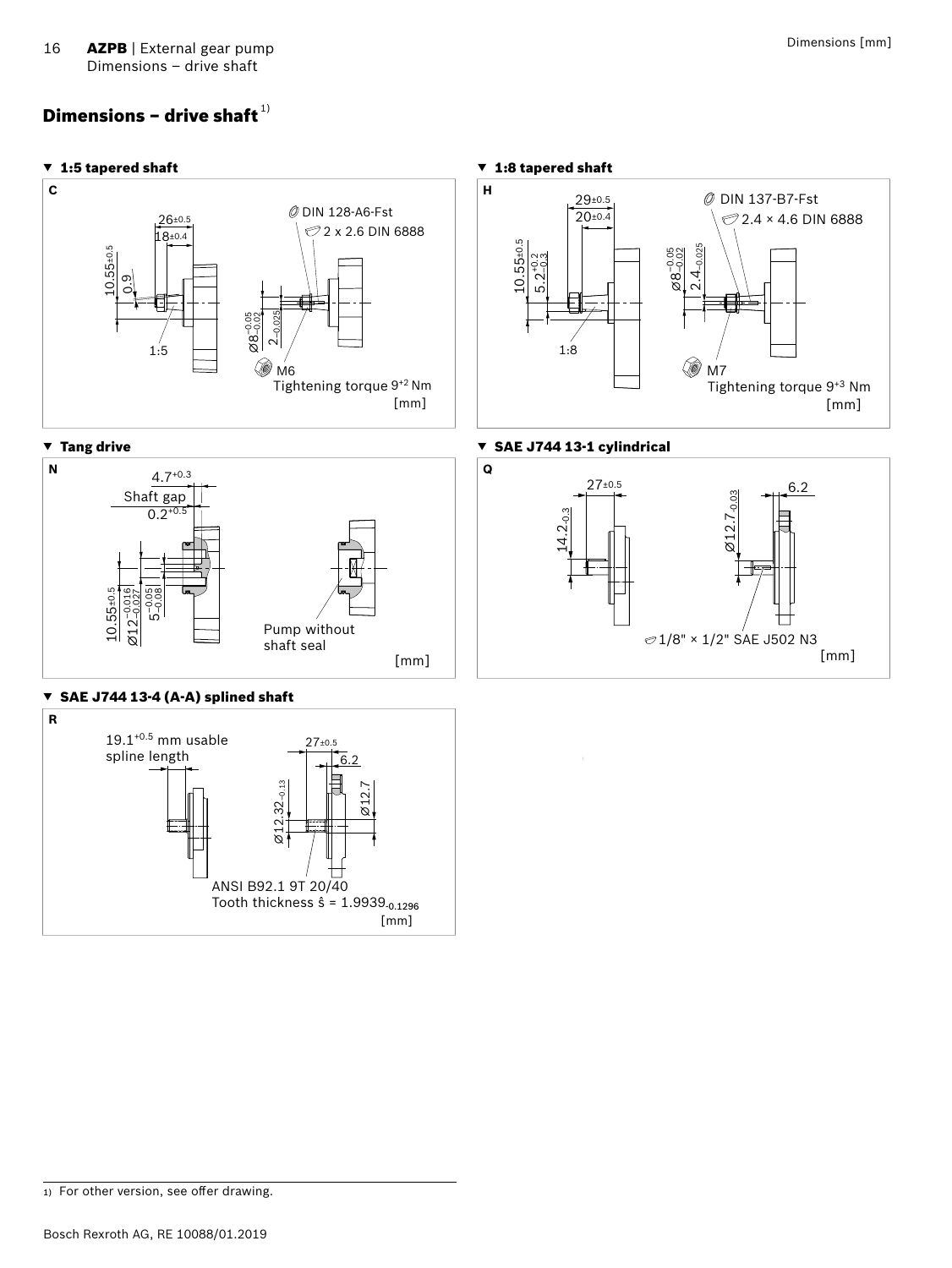# <span id="page-16-0"></span>Dimensions – front cover $^{\text{\tiny{1)}}}$



▼ 2-hole mounting ⌀32 mm with O-ring, for attachment to Series F



#### ▼ Rectangular flange ⌀25.38 mm





▼ SAE J744 50-2 (A-A)

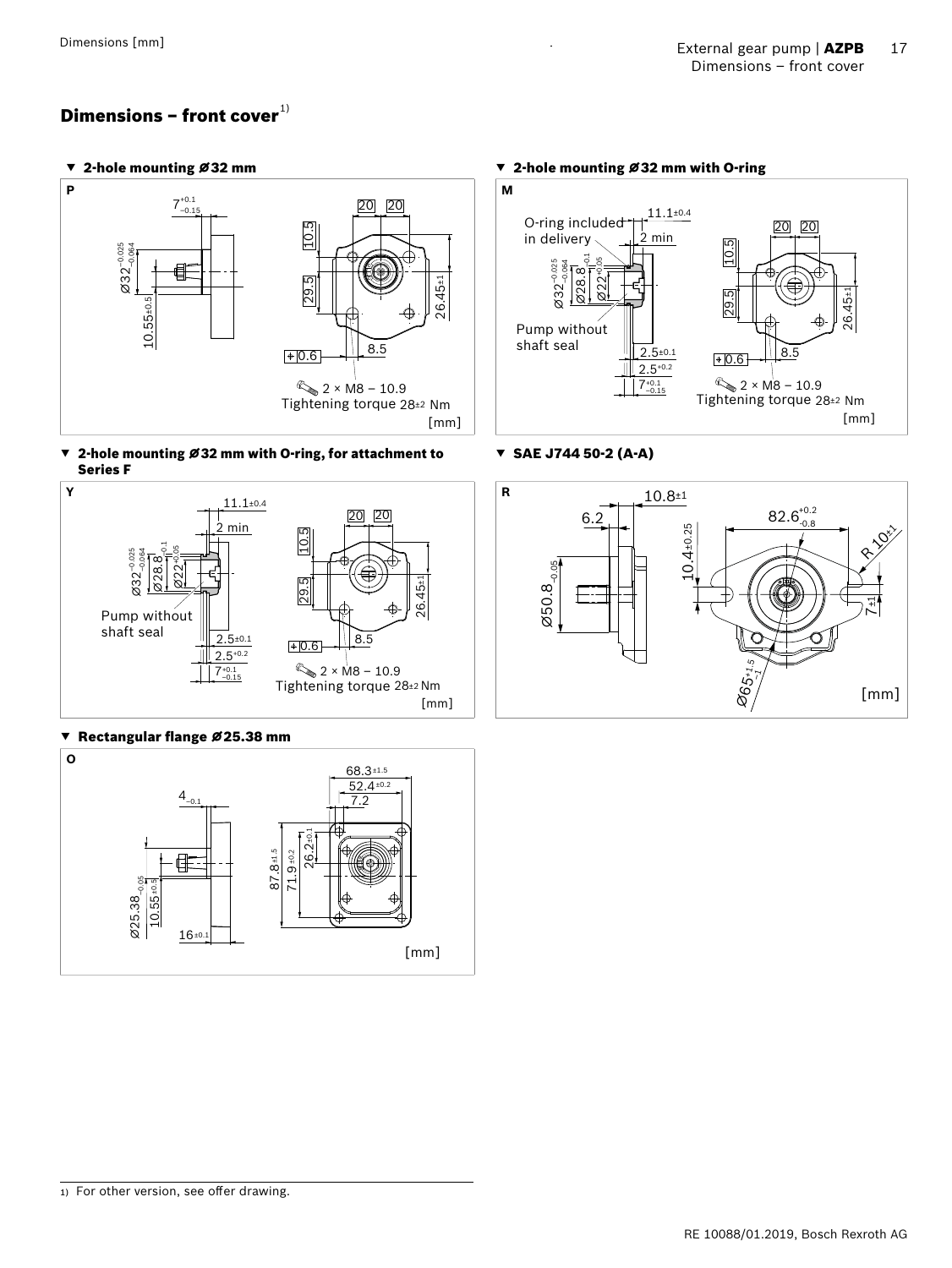# <span id="page-17-0"></span>Dimensions – line connection

#### ▼ ISO 228/1 pipe thread



#### ▼ DIN 3852-T1 metric thread



| G | <b>Size</b> | <b>Pressure side</b> |    | <b>Suction side</b> |    |
|---|-------------|----------------------|----|---------------------|----|
|   |             |                      |    |                     |    |
|   |             |                      | mm |                     | mm |
|   | 1.03.1      | G3/8                 | 13 | G3/8                | 13 |
|   | 4.07.1      |                      |    | G1/2                | 14 |

# **Size Pressure side Suction side P F S F mm mm** 1.0 ... 3.1 M14 × 1.5 13 M18 × 1.5 13

4.0 ... 7.1 M22 × 1.5 M22 × 1.5

#### ▼ SAE J1926-1 thread O-ring Boss



# **Size Pressure side Suction side P D E F S D E F mm mm mm mm mm mm** 1.0 9/16-18 UNF-2B 25 0.5 13 9/16-18 UNF-2B 25 0.5 13 2.0 ... 5.0 3/4-16 UNF-2B 30 0.5 15 6.3 ... 7.1 3/4-16 UNF-2B 30 0.5 15 7/8-14 UN-2B 34 0.5 17

#### ▼ Square flange



| 20<br>$45 - 450$ | <b>Size</b> |    | <b>Pressure side</b> |               |    | <b>Suction side</b> |               |  |
|------------------|-------------|----|----------------------|---------------|----|---------------------|---------------|--|
|                  |             | C  | D                    |               |    | D                   | Е             |  |
| l⊠ri<br>l w      |             | mm | mm                   |               | mm | mm                  |               |  |
| ⌒                | 2.02.5      | 12 | 30                   | M6; 11.5 deep | 12 | 30                  | M6; 11.5 deep |  |
| n                | 3.1 7.1     | 15 | 35                   |               | 15 | 35                  |               |  |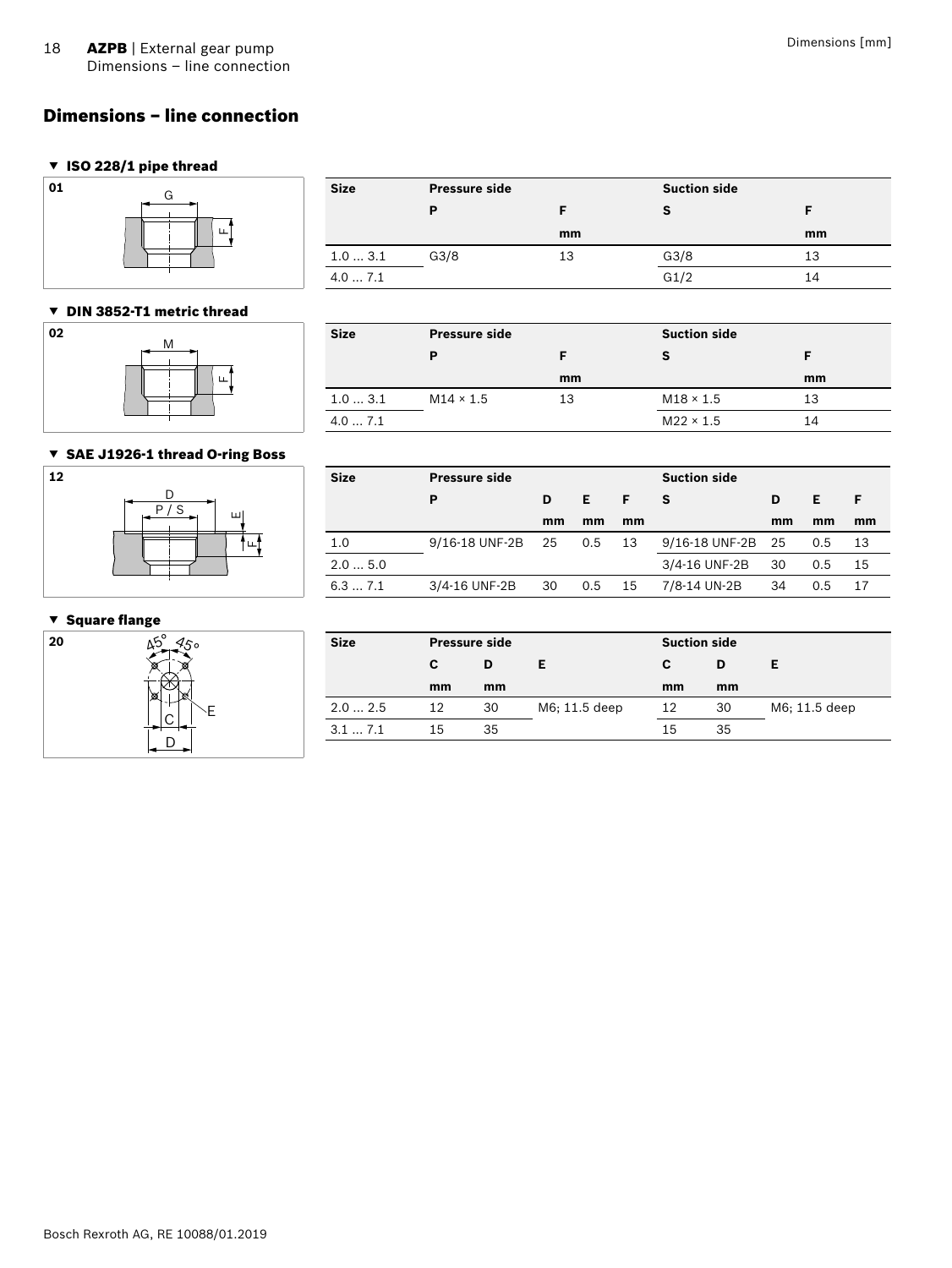# <span id="page-18-0"></span>Dimensions – preferred series

▼ 1:8 tapered shaft with square flange AZPB–32– … HO20MB



| <b>Size</b> | Order number                 |                  | <b>Max.</b> intermittent | Max. rotati- | <b>Dimensions</b> |      |    |    |  |  |
|-------------|------------------------------|------------------|--------------------------|--------------|-------------------|------|----|----|--|--|
|             | <b>Direction of rotation</b> |                  | pressure $p_2$ [bar]     | onal speed   |                   |      |    |    |  |  |
|             | Counterclockwise             | <b>Clockwise</b> |                          | [rpm]        | A                 | B    | C  | D  |  |  |
| 2.0         | 0510120326                   | 0510120028       | 250                      | 5000         | 32.8              | 67.9 | 12 | 30 |  |  |
| 2.5         | 0510120327                   | 0510120029       | 250                      | 5000         | 33.8              | 69.8 | 12 | 30 |  |  |
| 3.15        | 0510120328                   | 0510120030       | 250                      | 4000         | 35.0              | 72.3 | 15 | 35 |  |  |
| 4.0         | 0510120329                   | 0510120031       | 250                      | 4000         | 36.6              | 75.5 | 15 | 35 |  |  |
| 4.5         | 0510120330                   | 0510120032       | 250                      | 4000         | 37.6              | 77.4 | 15 | 35 |  |  |
| 5.0         | 0510120331                   | 0510120033       | 250                      | 4000         | 38.6              | 79.5 | 15 | 35 |  |  |
| 6.3         | 0510120332                   | 0510120034       | 250                      | 3500         | 41.0              | 84.2 | 15 | 35 |  |  |
| 7.1         | 0510120333                   | 0510120035       | 230                      | 3500         | 42.5              | 87.3 | 15 | 35 |  |  |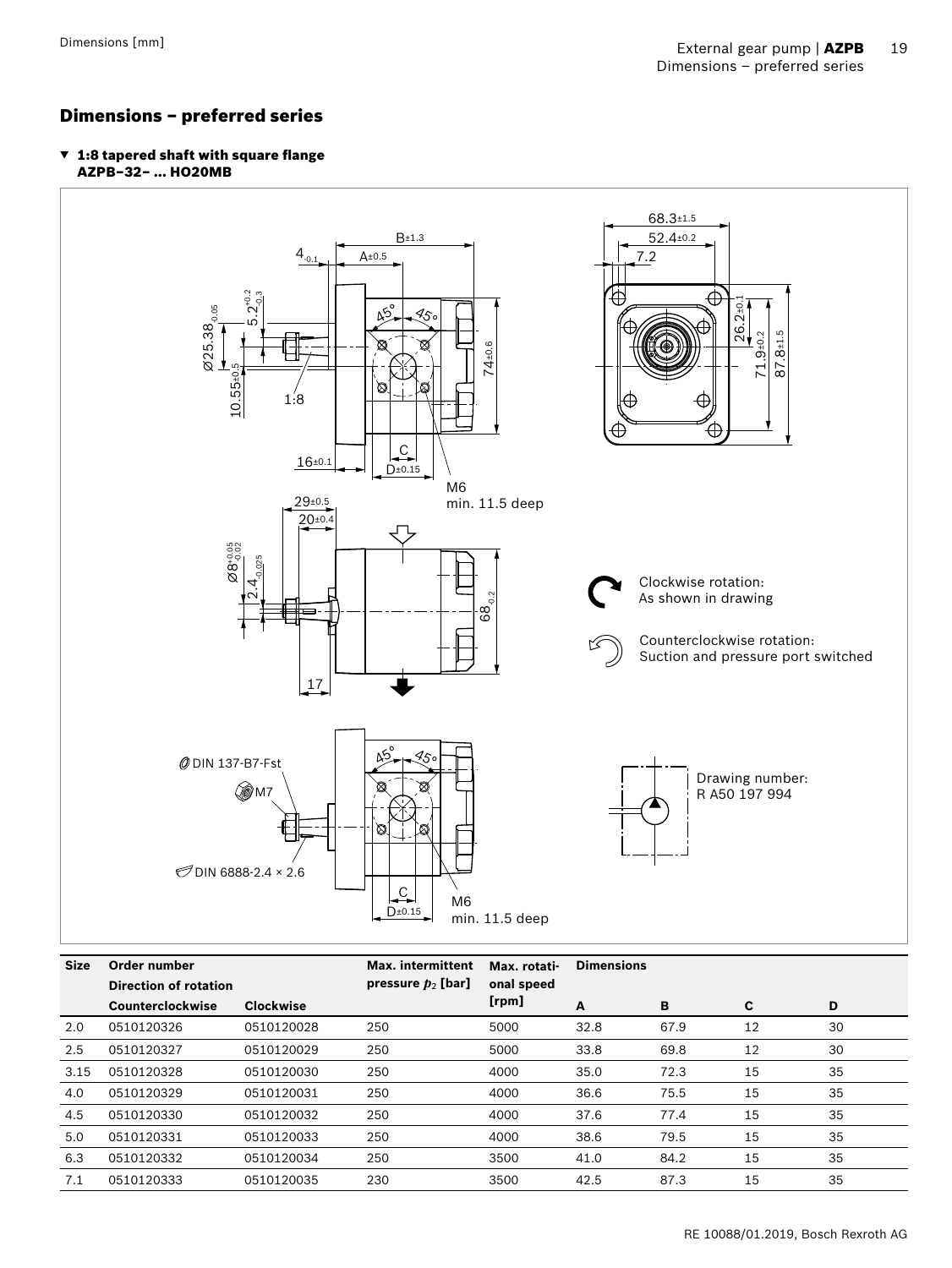#### ▼ 1:8 tapered shaft with rectangular flange AZPB–32– … HO01MB



| <b>Size</b> | Order number<br>Direction of rotation |                  | <b>Max.</b> intermittent | Max. rotational | <b>Dimensions</b> |      |                |
|-------------|---------------------------------------|------------------|--------------------------|-----------------|-------------------|------|----------------|
|             |                                       |                  | pressure $p_2$ [bar]     | speed [rpm]     | A                 | в    | <b>Version</b> |
|             | <b>Counterclockwise</b>               | <b>Clockwise</b> |                          |                 |                   |      |                |
| 1.0         | 0510020303                            | 0510020003       | 250                      | 6000            | 30.9              | 64.1 | 3/8            |
| 2.0         | 0510120318                            | 0510120020       | 250                      | 5000            | 32.8              | 67.9 | 3/8            |
| 2.5         | 0510120319                            | 0510120021       | 250                      | 5000            | 33.8              | 69.8 | 3/8            |
| 3.15        | 0510120320                            | 0510120022       | 250                      | 4000            | 35.0              | 72.3 | 3/8            |
| 4.0         | 0510120321                            | 0510120023       | 250                      | 4000            | 36.6              | 75.5 | 1/2            |
| 4.5         | 0510120322                            | 0510120024       | 250                      | 4000            | 37.6              | 77.4 | 1/2            |
| 5.0         | 0510120323                            | 0510120025       | 250                      | 4000            | 38.6              | 79.5 | 1/2            |
| 6.3         | 0510120324                            | 0510120026       | 250                      | 3500            | 41.0              | 84.2 | 1/2            |
| 7.1         | 0510120325                            | 0510120027       | 230                      | 3500            | 42.5              | 87.3 | 1/2            |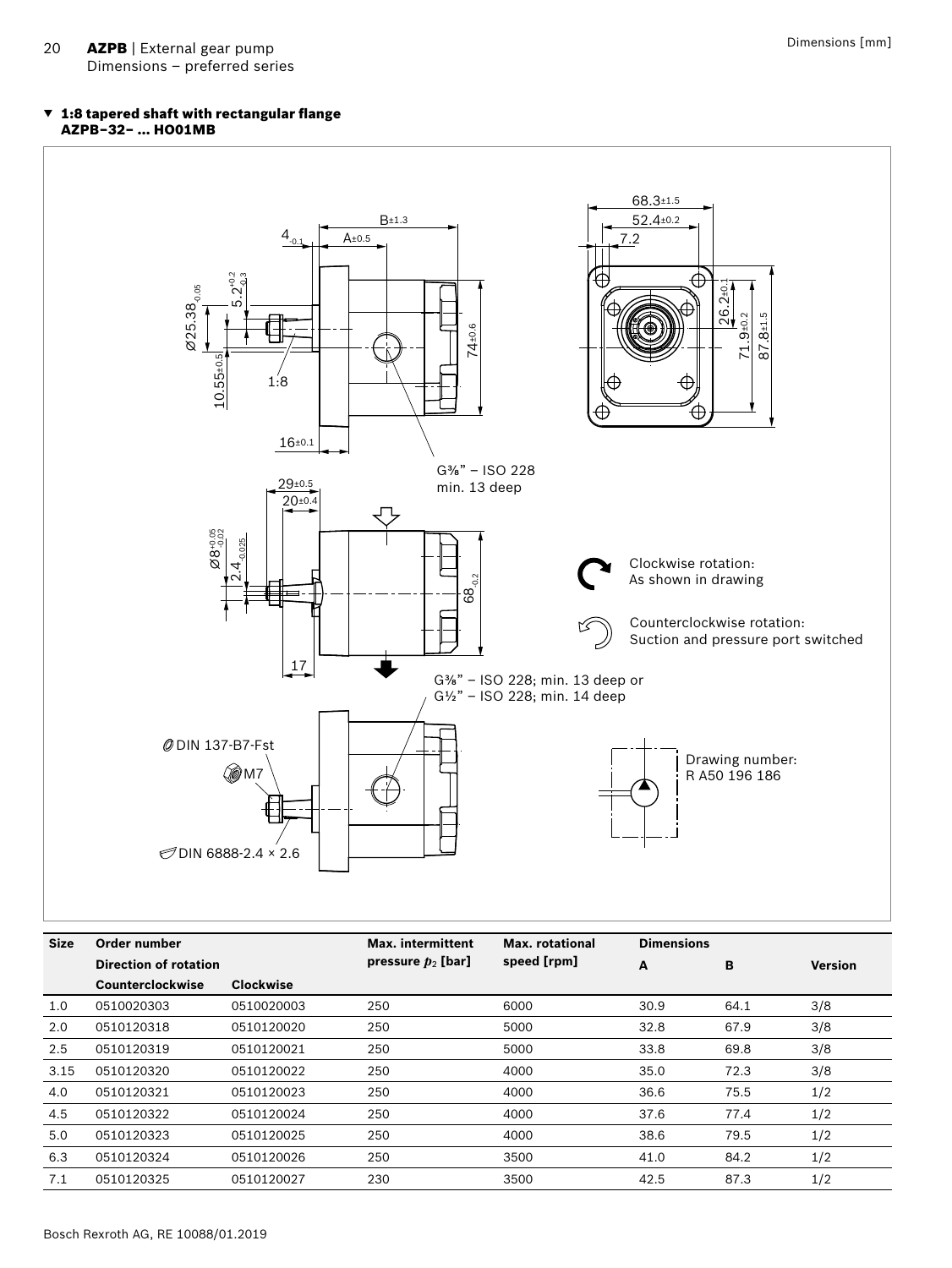#### ▼ 1:5 tapered shaft with 2-hole mounting and square flange AZPB–32– … CP20MB



| <b>Size</b> | Order number                 |                  | <b>Max.</b> intermittent | <b>Max.</b> rotational |      | <b>Dimensions</b> |    |    |      |  |  |
|-------------|------------------------------|------------------|--------------------------|------------------------|------|-------------------|----|----|------|--|--|
|             | <b>Direction of rotation</b> |                  | pressure $p_2$ [bar]     | speed [rpm]            |      |                   |    |    |      |  |  |
|             | Counterclockwise             | <b>Clockwise</b> |                          |                        | A    | B                 | C. | D  | Е    |  |  |
| 2.0         | 0510110332                   | 0510110025       | 250                      | 5000                   | 32.8 | 67.9              | 12 | 30 | 59.0 |  |  |
| 2.5         | 0510110333                   | 0510110026       | 250                      | 5000                   | 33.8 | 69.8              | 12 | 30 | 60.9 |  |  |
| 3.15        | 0510112325                   | 0510112019       | 250                      | 4000                   | 35.0 | 72.3              | 15 | 35 | 63.4 |  |  |
| 4.0         | 0510114336                   | 0510114030       | 250                      | 4000                   | 36.6 | 75.5              | 15 | 35 | 66.6 |  |  |
| 4.5         | 0510114337                   | 0510114031       | 250                      | 4000                   | 37.6 | 77.4              | 15 | 35 | 68.5 |  |  |
| 5.0         | 0510114338                   | 0510114032       | 250                      | 4000                   | 38.6 | 79.5              | 15 | 35 | 70.6 |  |  |
| 6.3         | 0510122324                   | 0510122020       | 250                      | 3500                   | 41.0 | 84.2              | 15 | 35 | 75.3 |  |  |
| 7.1         | 0510122325                   | 0510122021       | 230                      | 3500                   | 42.5 | 87.3              | 15 | 35 | 78.4 |  |  |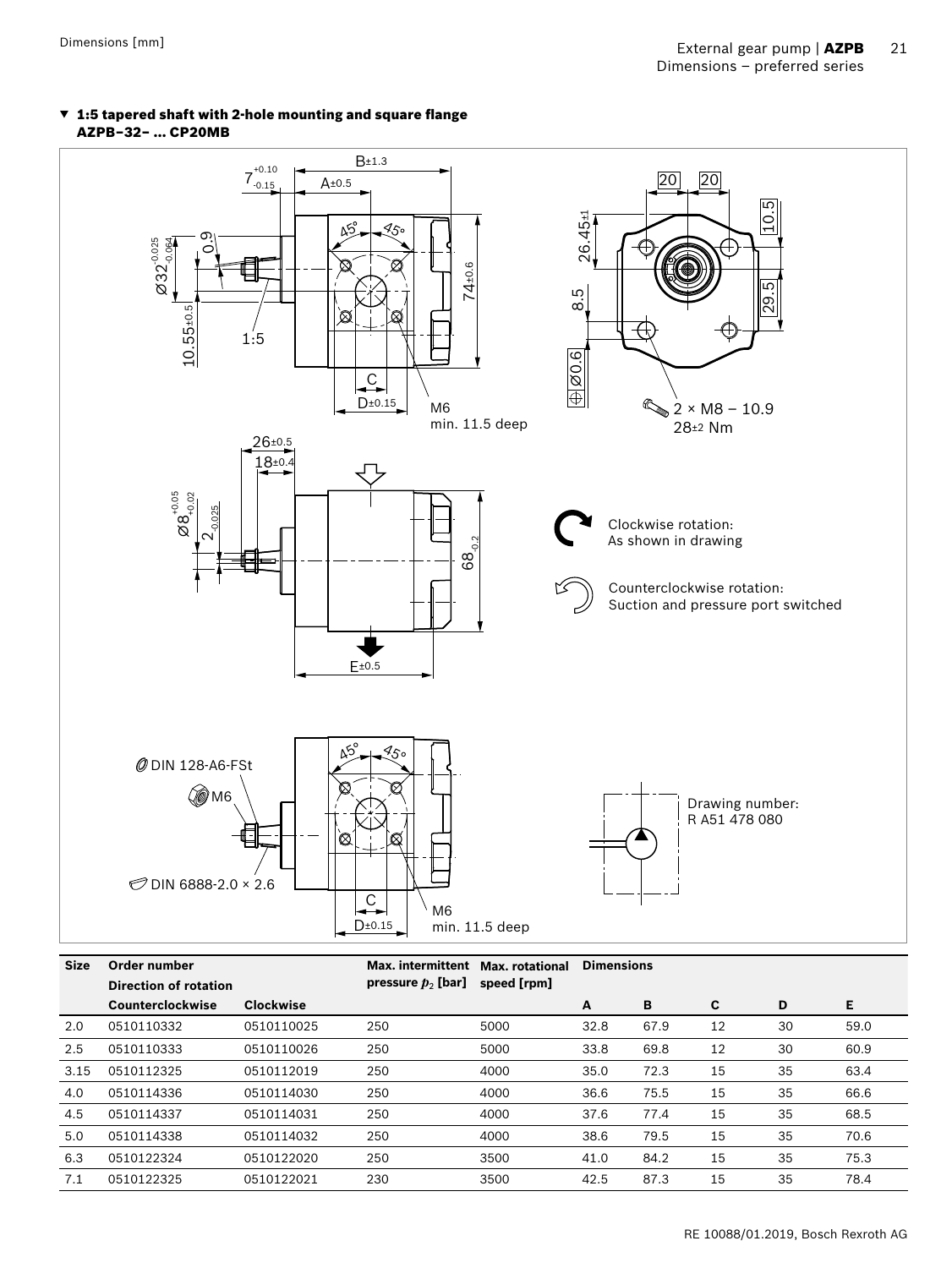#### ▼ 1:5 tapered shaft with 2-hole mounting and metric thread AZPB–32– … CP02MB/CP02KB1)



| <b>Size</b> | Order number                 |                  | max. Intermittent    | Max. rotational | <b>Dimensions</b> |      |      |                |  |
|-------------|------------------------------|------------------|----------------------|-----------------|-------------------|------|------|----------------|--|
|             | <b>Direction of rotation</b> |                  | pressure $p_2$ [bar] | speed [rpm]     | A                 | B    | C    | <b>Version</b> |  |
|             | Counterclockwise             | <b>Clockwise</b> |                      |                 |                   |      |      |                |  |
| 1.0         | 0510010313                   | 0510010008       | 250                  | 6000            | 30.9              | 64.1 | 55.2 |                |  |
| 2.0         | 0510110324                   | 0510110017       | 250                  | 5000            | 32.8              | 67.9 | 59.0 | Ŧ.             |  |
| 2.5         | 0510110325                   | 0510110018       | 250                  | 5000            | 33.8              | 69.8 | 60.9 | Ŧ              |  |
| 3.15        |                              | 05101120151)     | 250                  | 4000            | 35.0              | 72.3 | 63.4 |                |  |
| 3.15        | 0510112321                   | 0510112014       | 250                  | 4000            | 35.0              | 72.3 | 63.4 |                |  |
| 4.0         | 0510114324                   | 0510114018       | 250                  | 4000            | 36.6              | 75.5 | 66.6 | $\overline{2}$ |  |
| 4.5         | 0510114325                   | 0510114019       | 250                  | 4000            | 37.6              | 77.4 | 68.5 | $\overline{2}$ |  |
| 5.0         | 0510114326                   | 0510114020       | 250                  | 4000            | 38.6              | 79.5 | 70.6 | 2              |  |
| 6.3         | 0510122316                   | 0510122012       | 250                  | 3500            | 41.0              | 84.2 | 75.3 | $\overline{2}$ |  |
| 7.1         | 0510122317                   | 0510122013       | 230                  | 3500            | 42.5              | 87.3 | 78.4 | $\overline{2}$ |  |

Bosch Rexroth AG, RE 10088/01.2019 1) Version with NBR, FKM shaft seal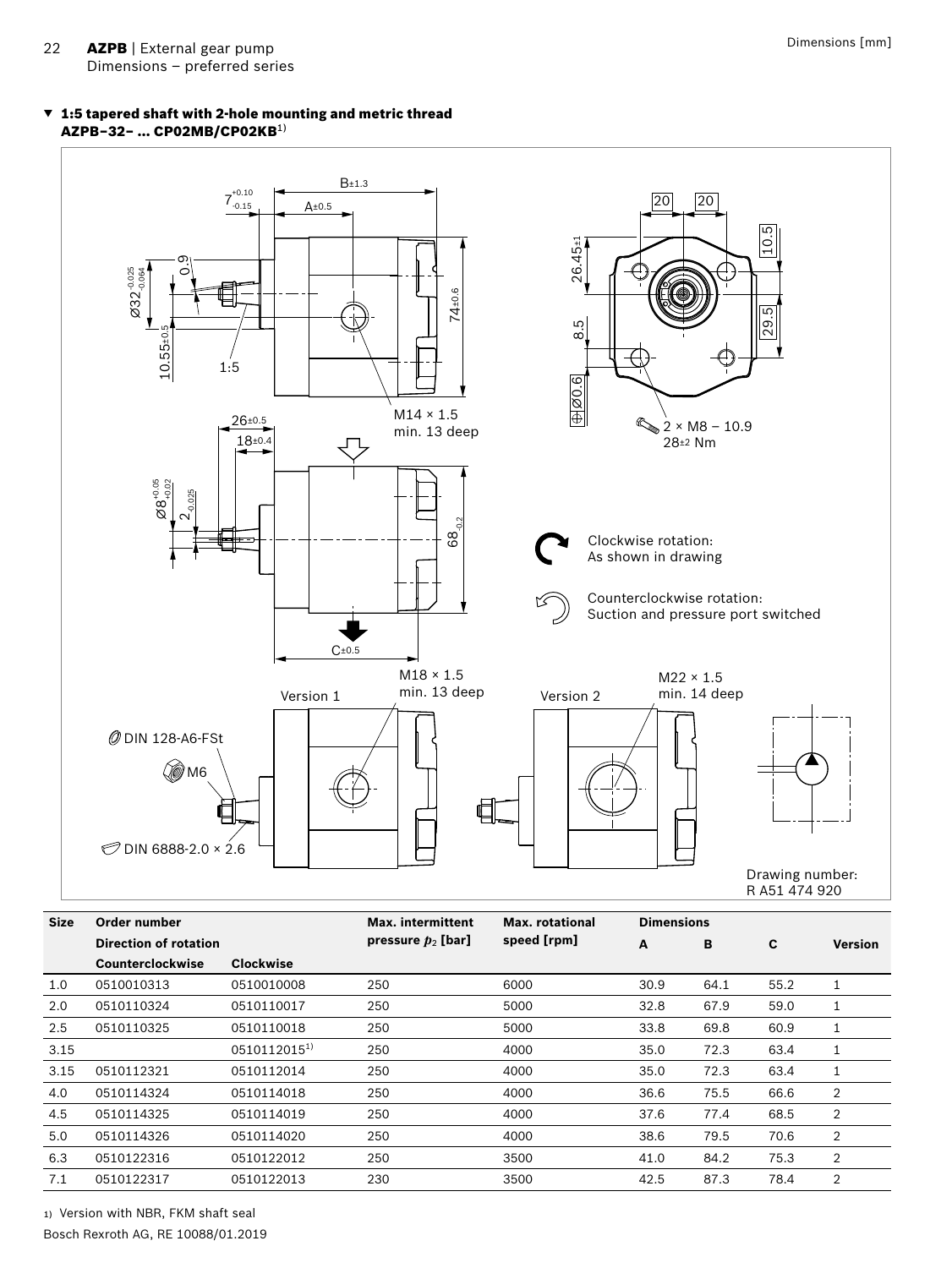#### ▼ 1:5 tapered shaft with 2-hole mounting, metric thread and O-ring groove AZPB–32– … CP02MB–S0177



|      | Direction of rotation |                  | pressure $p_2$ [bar] | speed [rpm] | A    | B    | C    | <b>Version</b> |
|------|-----------------------|------------------|----------------------|-------------|------|------|------|----------------|
|      | Counterclockwise      | <b>Clockwise</b> |                      |             |      |      |      |                |
| 1.0  | 0510010315            | 0510010010       | 250                  | 6000        | 30.9 | 64.1 | 55.2 |                |
| 2.0  | 0510110328            | 0510010022       | 250                  | 5000        | 32.8 | 67.9 | 59.0 |                |
| 2.5  | 0510110329            | 0510010023       | 250                  | 5000        | 33.8 | 69.8 | 60.9 |                |
| 3.15 | 0510112323            | 0510112018       | 250                  | 4000        | 35.0 | 72.3 | 63.4 |                |
| 4.0  | 0510114330            | 0510114025       | 250                  | 4000        | 36.6 | 75.5 | 66.6 | 2              |
| 4.5  | 0510114331            | 0510114026       | 250                  | 4000        | 37.6 | 77.4 | 68.5 | 2              |
| 5.0  | 0510114332            | 0510114027       | 250                  | 4000        | 38.6 | 79.5 | 70.6 | 2              |
| 6.3  | 0510122320            | 0510122016       | 250                  | 3500        | 41.0 | 84.2 | 75.3 | 2              |
| 7.1  | 0510122321            | 0510122017       | 230                  | 3500        | 42.5 | 87.3 | 78.4 | 2              |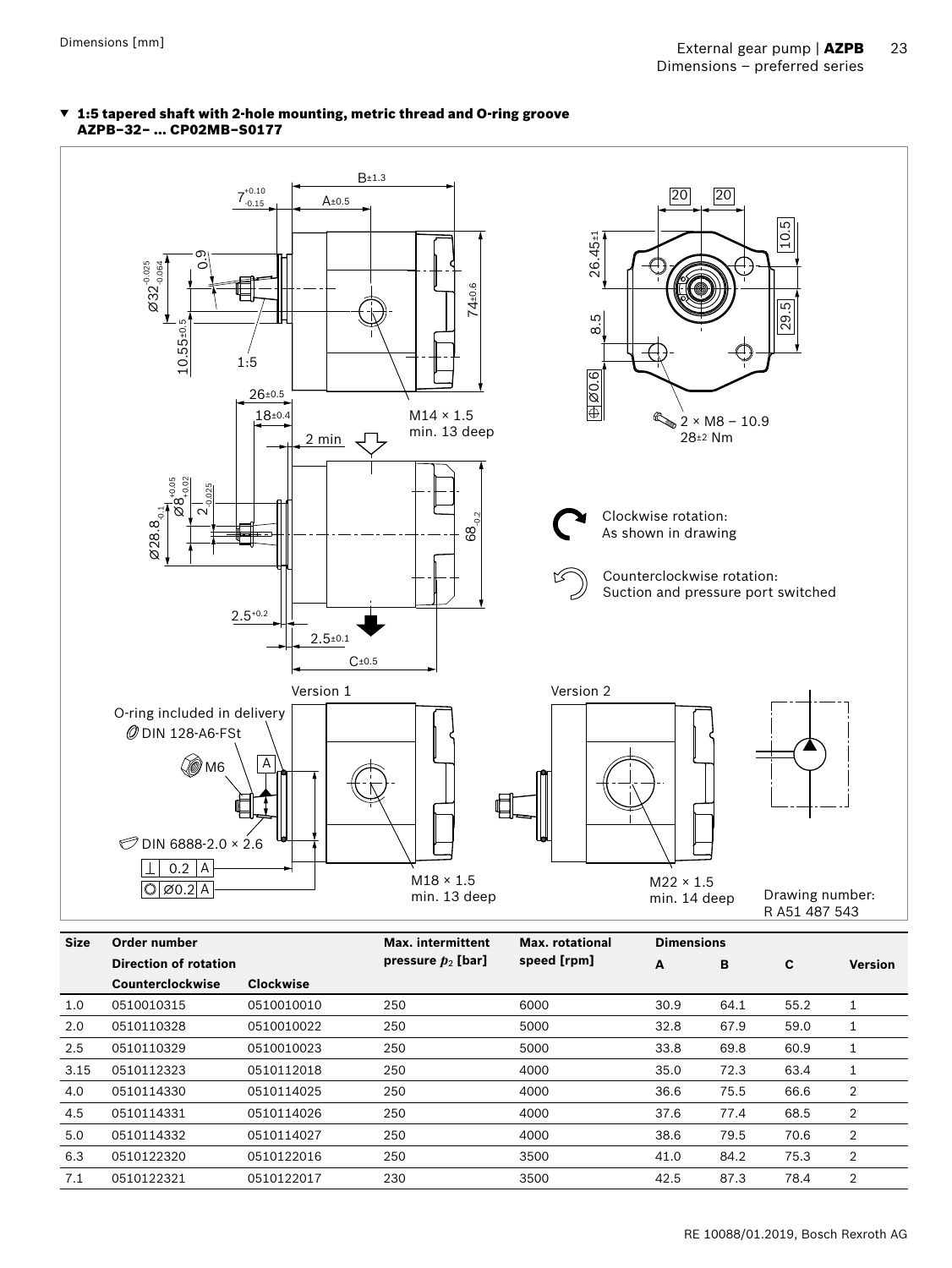#### ▼ Tang drive with 2-hole mounting and square flange AZPB–32– … NM20MB



| <b>Size</b> | Order number<br>Direction of rotation |            | Max. intermittent    | Max.        | <b>Dimensions</b> |      |    |    |      |
|-------------|---------------------------------------|------------|----------------------|-------------|-------------------|------|----|----|------|
|             |                                       |            | pressure $p_2$ [bar] | rotational  |                   |      |    |    |      |
|             | Counterclockwise                      | Clockwise  |                      | speed [rpm] | A                 | B    | C  | D  | Е    |
| 2.0         | 0510110334                            | 0510110027 | 250                  | 5000        | 32.8              | 67.9 | 12 | 30 | 59.0 |
| 2.5         | 0510110335                            | 0510110028 | 250                  | 5000        | 33.8              | 69.8 | 12 | 30 | 60.9 |
| 3.15        | 0510112326                            | 0510112020 | 250                  | 4000        | 35.0              | 72.3 | 15 | 35 | 63.4 |
| 4.0         | 0510114339                            | 0510114033 | 250                  | 4000        | 36.6              | 75.5 | 15 | 35 | 66.6 |
| 4.5         | 0510114340                            | 0510114034 | 250                  | 4000        | 37.6              | 77.4 | 15 | 35 | 68.5 |
| 5.0         | 0510114341                            | 0510114035 | 250                  | 4000        | 38.6              | 79.5 | 15 | 35 | 70.6 |
| 6.3         | 0510122326                            | 0510122022 | 250                  | 3500        | 41.0              | 84.2 | 15 | 35 | 75.3 |
| 7.1         | 0510122327                            | 0510122023 | 230                  | 3500        | 42.5              | 87.3 | 15 | 35 | 78.4 |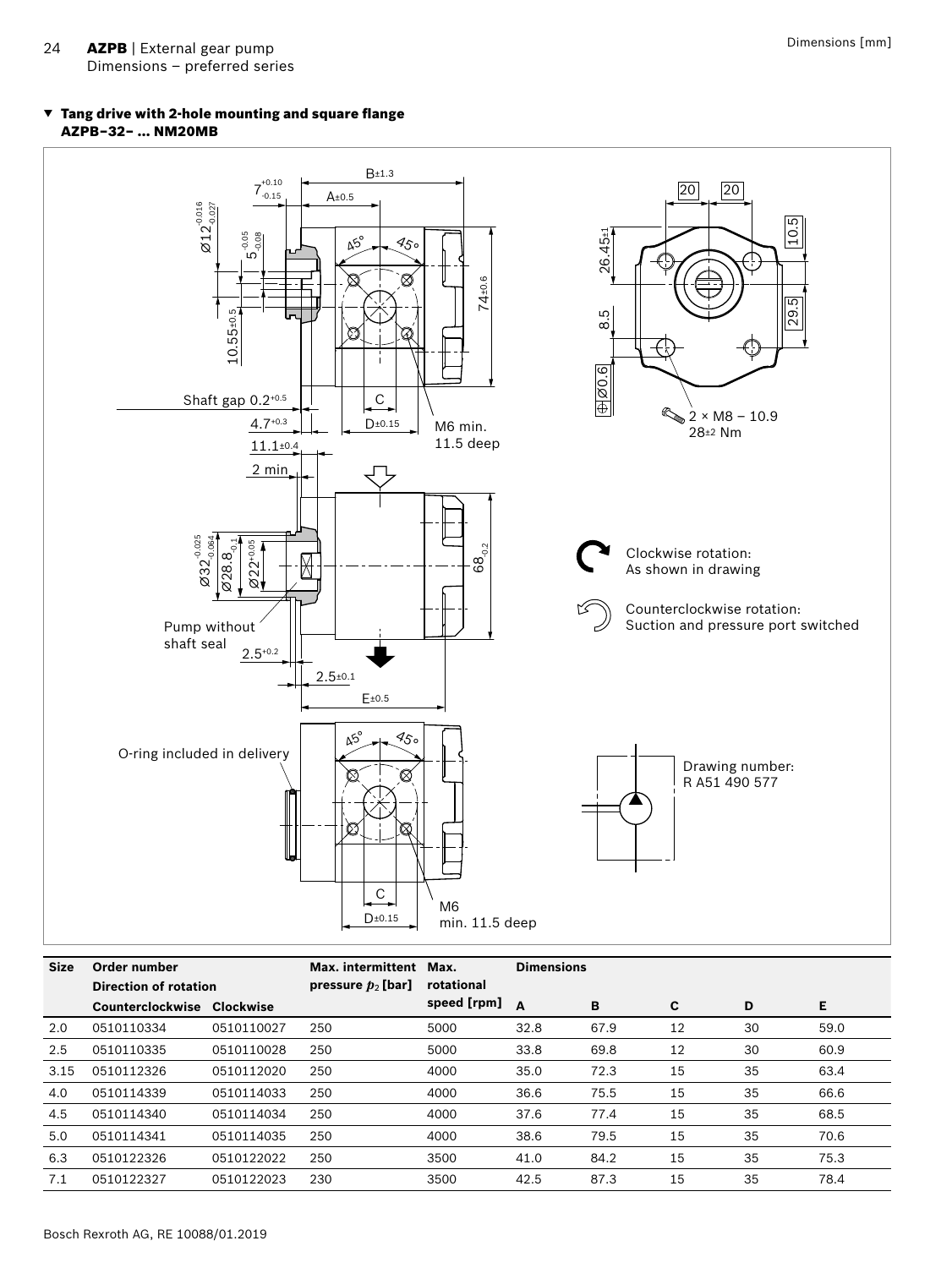

#### ▼ Tang drive with 2-hole mounting and metric thread AZPB–32– … NM02MB

| <b>Size</b> | Order number     |                              | <b>Max.</b> intermittent | Max. rotational                     |      | <b>Dimensions</b> |      |                |
|-------------|------------------|------------------------------|--------------------------|-------------------------------------|------|-------------------|------|----------------|
|             |                  | <b>Direction of rotation</b> |                          | speed [rpm]<br>pressure $p_2$ [bar] |      | в                 | C    | <b>Version</b> |
|             | Counterclockwise | <b>Clockwise</b>             |                          |                                     |      |                   |      |                |
| 1.0         | 0510010314       | 0510010009                   | 250                      | 6000                                | 30.9 | 64.1              | 55.2 |                |
| 2.0         | 0510110326       | 0510010019                   | 250                      | 5000                                | 32.8 | 67.9              | 59.0 |                |
| 2.5         | 0510110327       | 0510010020                   | 250                      | 5000                                | 33.8 | 69.8              | 60.9 | T              |
| 3.15        | 0510112322       | 0510112016                   | 250                      | 4000                                | 35.0 | 72.3              | 63.4 | 1              |
| 4.0         | 0510114327       | 0510114021                   | 250                      | 4000                                | 36.6 | 75.5              | 66.6 | 2              |
| 4.5         | 0510114328       | 0510114022                   | 250                      | 4000                                | 37.6 | 77.4              | 68.5 | 2              |
| 5.0         | 0510114329       | 0510114023                   | 250                      | 4000                                | 38.6 | 79.5              | 70.6 | 2              |
| 6.3         | 0510122318       | 0510122014                   | 250                      | 3500                                | 41.0 | 84.2              | 75.3 | 2              |
| 7.1         | 0510122319       | 0510122015                   | 230                      | 3500                                | 42.5 | 87.3              | 78.4 | 2              |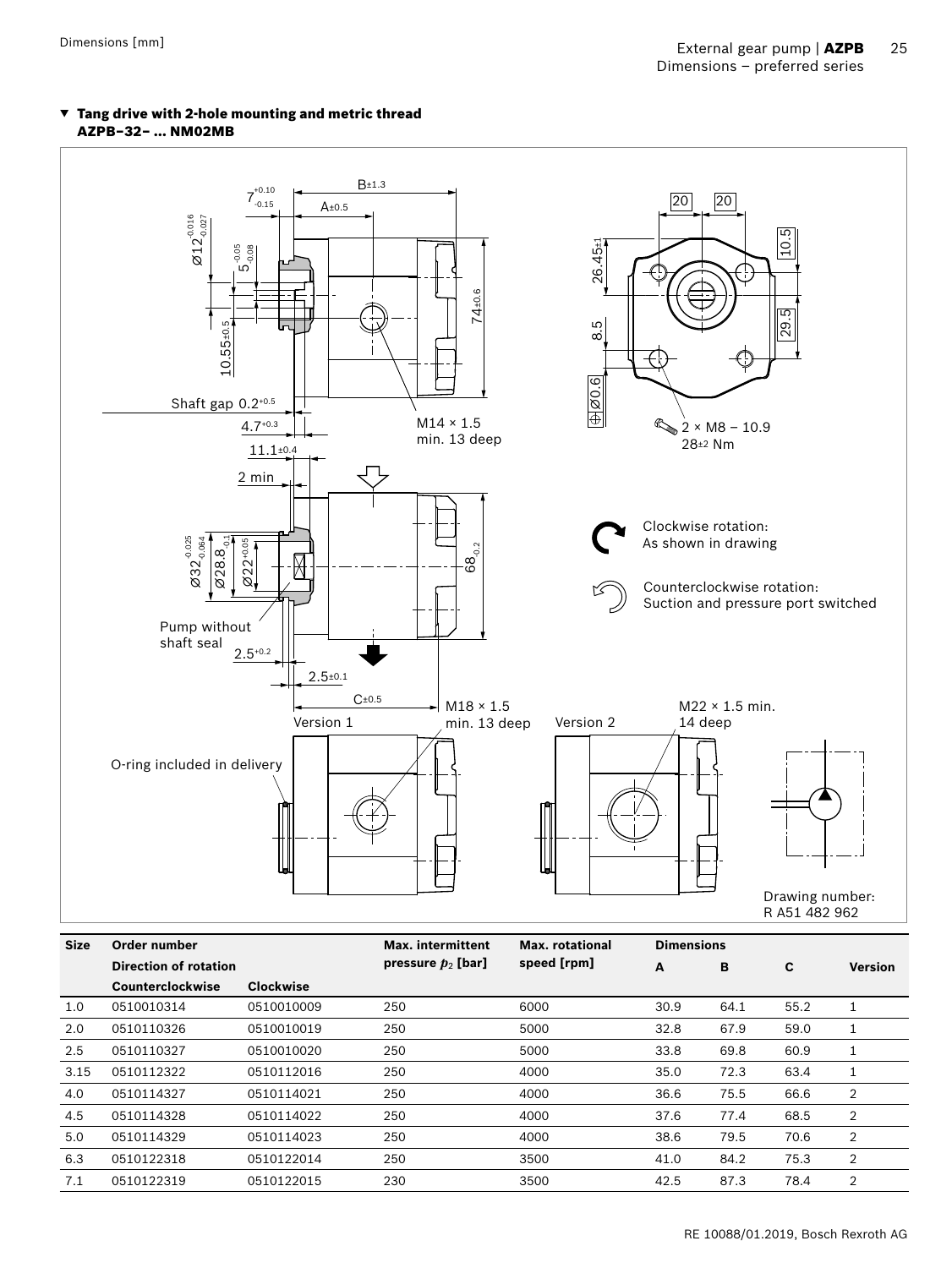#### ▼ Tang drive with 2-hole mounting and pipe thread AZPB–32– … NM01MB



| <b>Size</b> | Order number            |            | Max. intermittent    | Max. rotational | <b>Dimensions</b> |      |      |                |
|-------------|-------------------------|------------|----------------------|-----------------|-------------------|------|------|----------------|
|             | Direction of rotation   |            | pressure $p_2$ [bar] | speed [rpm]     | A                 | B    | C    | <b>Version</b> |
|             | <b>Counterclockwise</b> | Clockwise  |                      |                 |                   |      |      |                |
| 1.0         | 0510010316              | 0510010011 | 250                  | 6000            | 30.9              | 64.1 | 55.2 | 3/8            |
| 2.0         | 0510110330              | 0510110021 | 250                  | 5000            | 32.8              | 67.9 | 59.0 | 3/8            |
| 2.5         | 0510110331              | 0510110024 | 250                  | 5000            | 33.8              | 69.8 | 60.9 | 3/8            |
| 3.15        | 0510112324              | 0510112017 | 250                  | 4000            | 35.0              | 72.3 | 63.4 | 3/8            |
| 4.0         | 0510114333              | 0510114028 | 250                  | 4000            | 36.6              | 75.5 | 66.6 | 1/2            |
| 4.5         | 0510114334              | 0510114024 | 250                  | 4000            | 37.6              | 77.4 | 68.5 | 1/2            |
| 5.0         | 0510114335              | 0510114029 | 250                  | 4000            | 38.6              | 79.5 | 70.6 | 1/2            |
| 6.3         | 0510122322              | 0510122018 | 250                  | 3500            | 41.0              | 84.2 | 75.3 | 1/2            |
| 7.1         | 0510122323              | 0510122019 | 230                  | 3500            | 42.5              | 87.3 | 78.4 | 1/2            |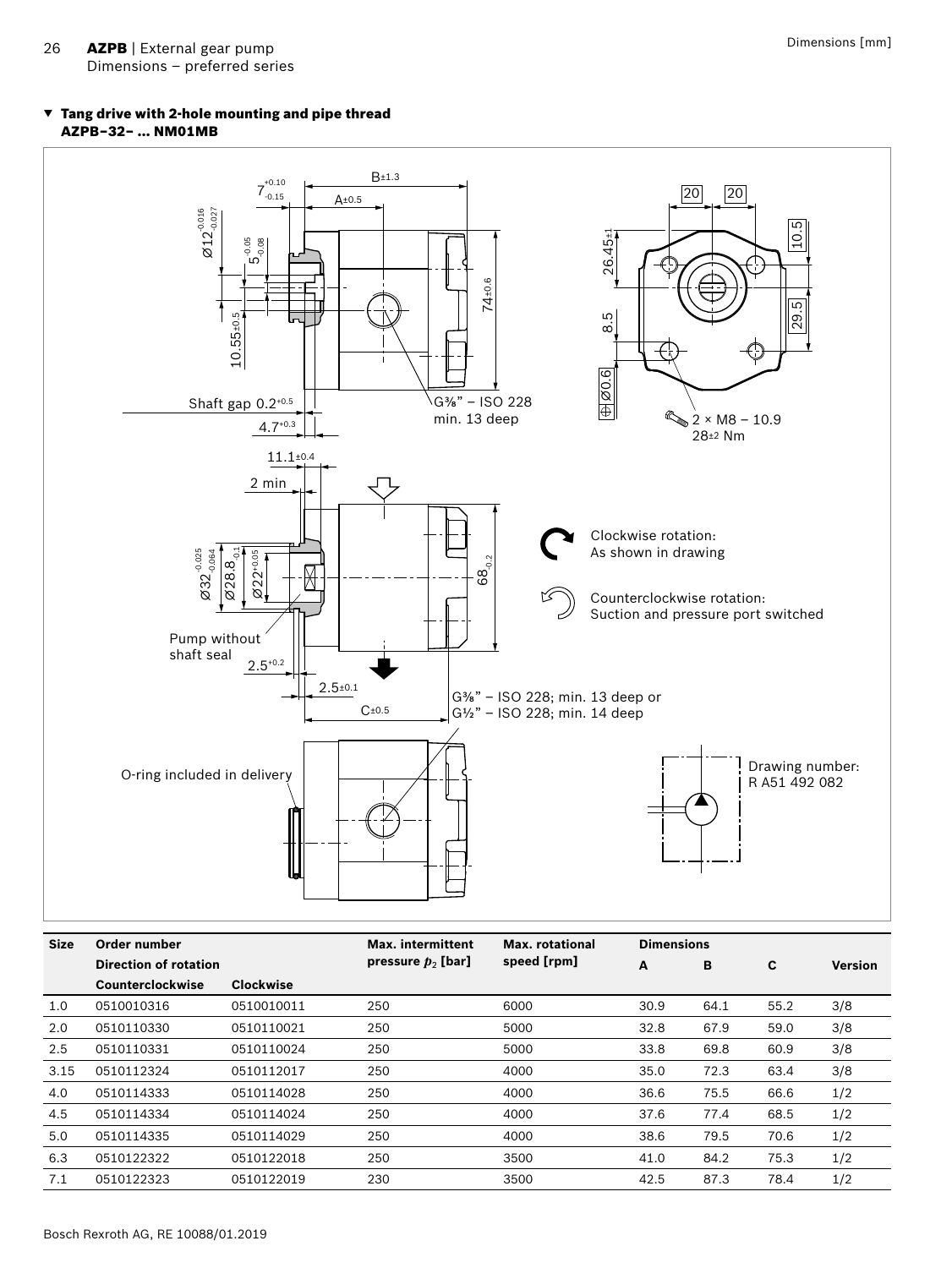



 $\vert$ <sub>1)</sub> Not included in delivery

| <b>Size</b> | Order number<br>Direction of rotation |            | Max. intermittent    | Max.        | <b>Dimensions</b> |      |    |    |      |
|-------------|---------------------------------------|------------|----------------------|-------------|-------------------|------|----|----|------|
|             |                                       |            | pressure $p_2$ [bar] | rotational  |                   |      |    |    |      |
|             | <b>Counterclockwise</b>               | Clockwise  |                      | speed [rpm] | $\Delta$          | B    | C  | D  | E    |
| 2.0         | 1519222469                            | 1519222468 | 250                  | 5000        | 32.8              | 67.9 | 12 | 30 | 59.0 |
| 2.5         | 1519222471                            | 1519222470 | 250                  | 5000        | 33.8              | 69.8 | 12 | 30 | 60.9 |
| 3.15        | 1519222473                            | 1519222472 | 250                  | 4000        | 35.0              | 72.3 | 15 | 35 | 63.4 |
| 4.0         | 1519222475                            | 1519222474 | 250                  | 4000        | 36.6              | 75.5 | 15 | 35 | 66.6 |
| 4.5         | 1519222477                            | 1519222476 | 250                  | 4000        | 37.6              | 77.4 | 15 | 35 | 68.5 |
| 5.0         | 1519222479                            | 1519222478 | 250                  | 4000        | 38.6              | 79.5 | 15 | 35 | 70.6 |
| 6.3         | 1519222481                            | 1519222480 | 250                  | 3500        | 41.0              | 84.2 | 15 | 35 | 75.3 |
| 7.1         | 1519222483                            | 1519222482 | 230                  | 3500        | 42.5              | 87.3 | 15 | 35 | 78.4 |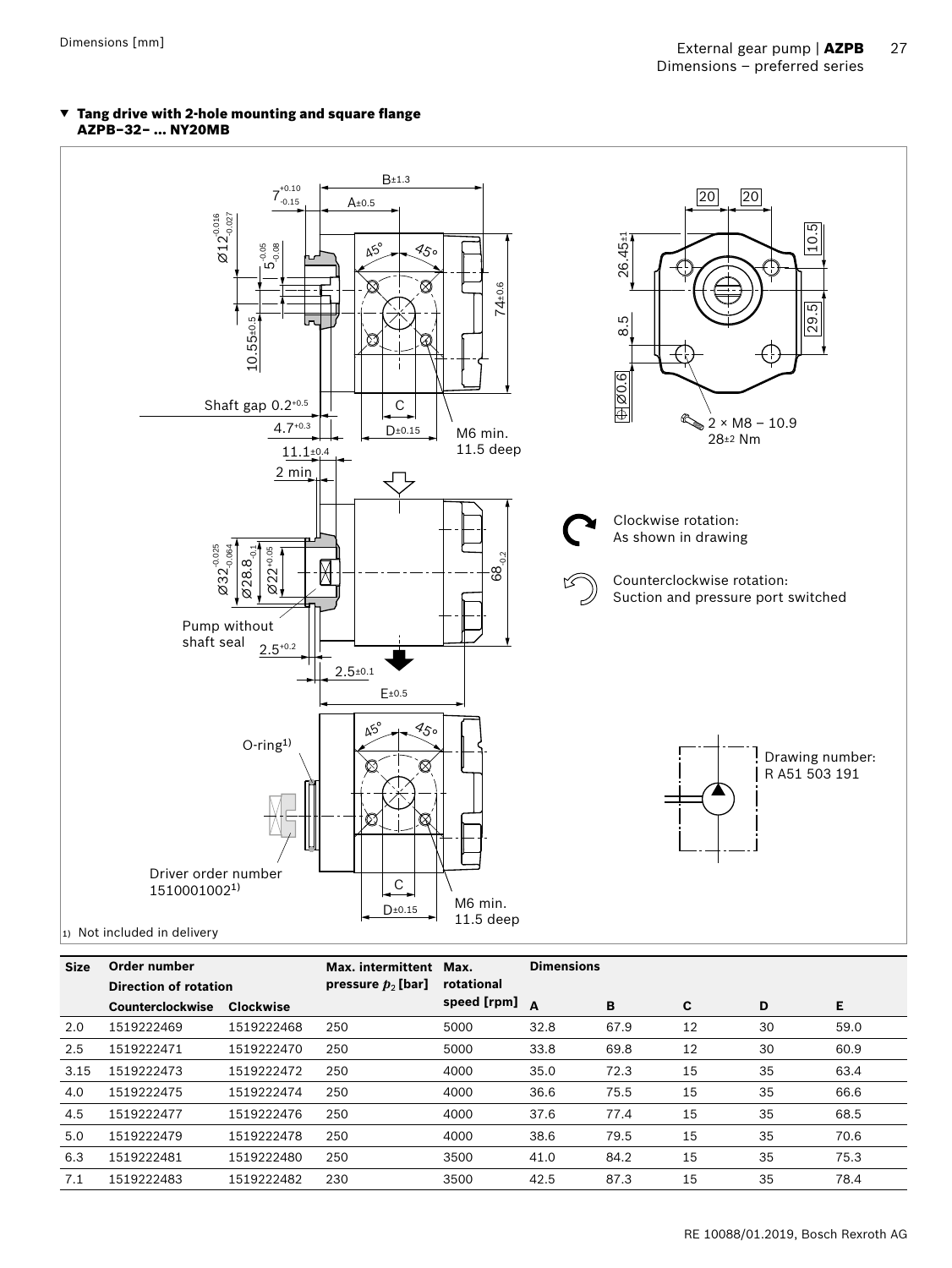#### ▼ Tang drive with 2-hole mounting and metric thread AZPB–32– … NY02MB



| <b>Size</b> | Order number<br>Direction of rotation |                  | <b>Max.</b> intermittent | <b>Max.</b> rotational |      | <b>Dimensions</b> |      |                |  |  |
|-------------|---------------------------------------|------------------|--------------------------|------------------------|------|-------------------|------|----------------|--|--|
|             |                                       |                  | pressure $p_2$ [bar]     | speed [rpm]            | A    | в                 | C    | <b>Version</b> |  |  |
|             | Counterclockwise                      | <b>Clockwise</b> |                          |                        |      |                   |      |                |  |  |
| 1.0         | 1519222444                            | 1519222443       | 250                      | 6000                   | 30.9 | 64.1              | 55.2 |                |  |  |
| 2.0         | 1519222446                            | 1519222445       | 250                      | 5000                   | 32.8 | 67.9              | 59.0 |                |  |  |
| 2.5         | 1519222448                            | 1519222447       | 250                      | 5000                   | 33.8 | 69.8              | 60.9 |                |  |  |
| 3.15        | 1519222450                            | 1519222449       | 250                      | 4000                   | 35.0 | 72.3              | 63.4 |                |  |  |
| 4.0         | 1519222452                            | 1519222451       | 250                      | 4000                   | 36.6 | 75.5              | 66.6 | $\overline{2}$ |  |  |
| 4.5         | 1519222454                            | 1519222453       | 250                      | 4000                   | 37.6 | 77.4              | 68.5 | 2              |  |  |
| 5.0         | 1519222456                            | 1519222455       | 250                      | 4000                   | 38.6 | 79.5              | 70.6 | $\overline{2}$ |  |  |
| 6.3         | 1519222458                            | 1519222457       | 250                      | 3500                   | 41.0 | 84.2              | 75.3 | 2              |  |  |
| 7.1         | 1519222460                            | 1519222459       | 230                      | 3500                   | 42.5 | 87.3              | 78.4 | 2              |  |  |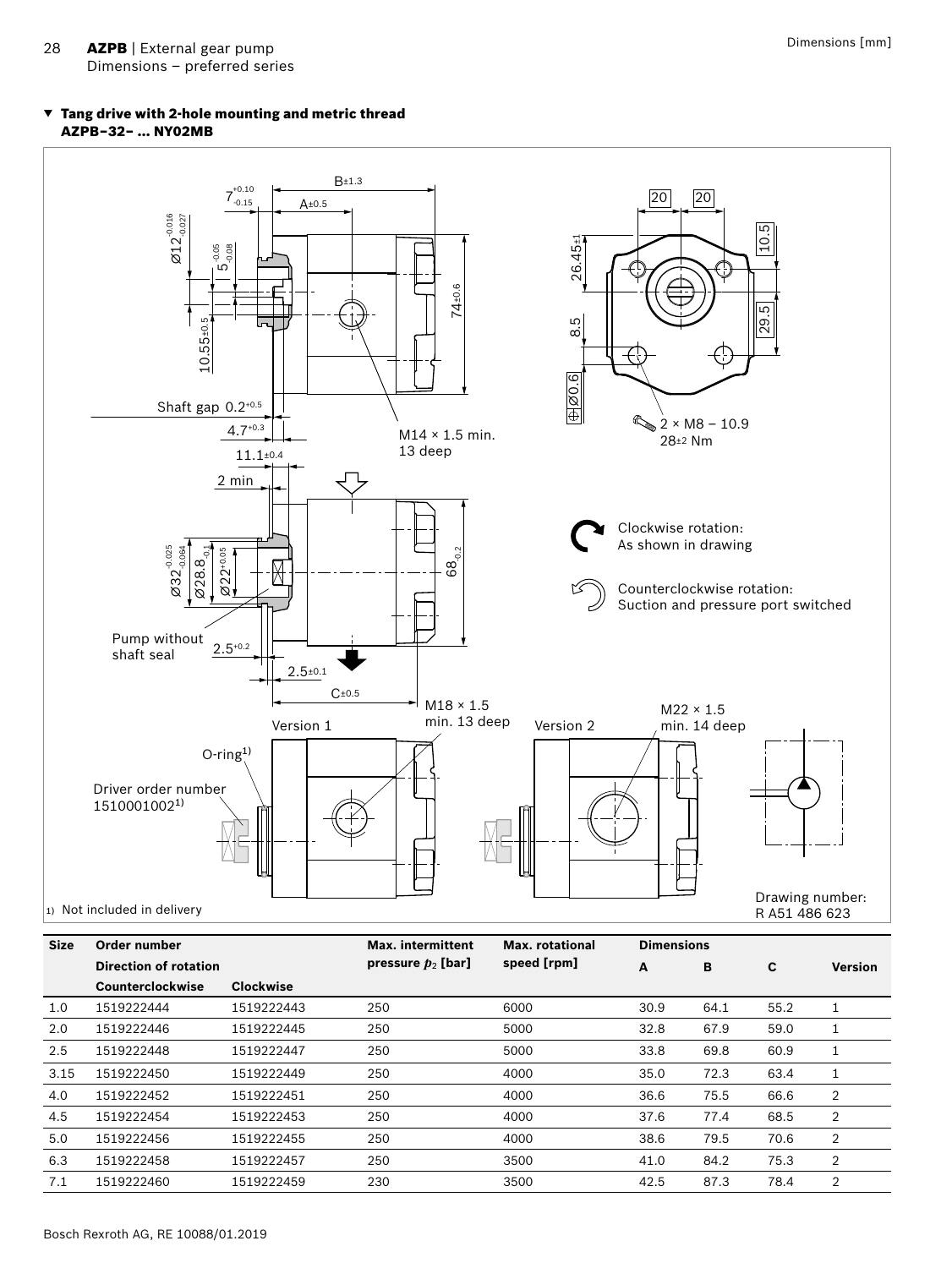#### ▼ SAE J744 13-4 (A-A) splined shaft with SAE J744 50-2 2-hole flange AZPB–32– … RR12KB

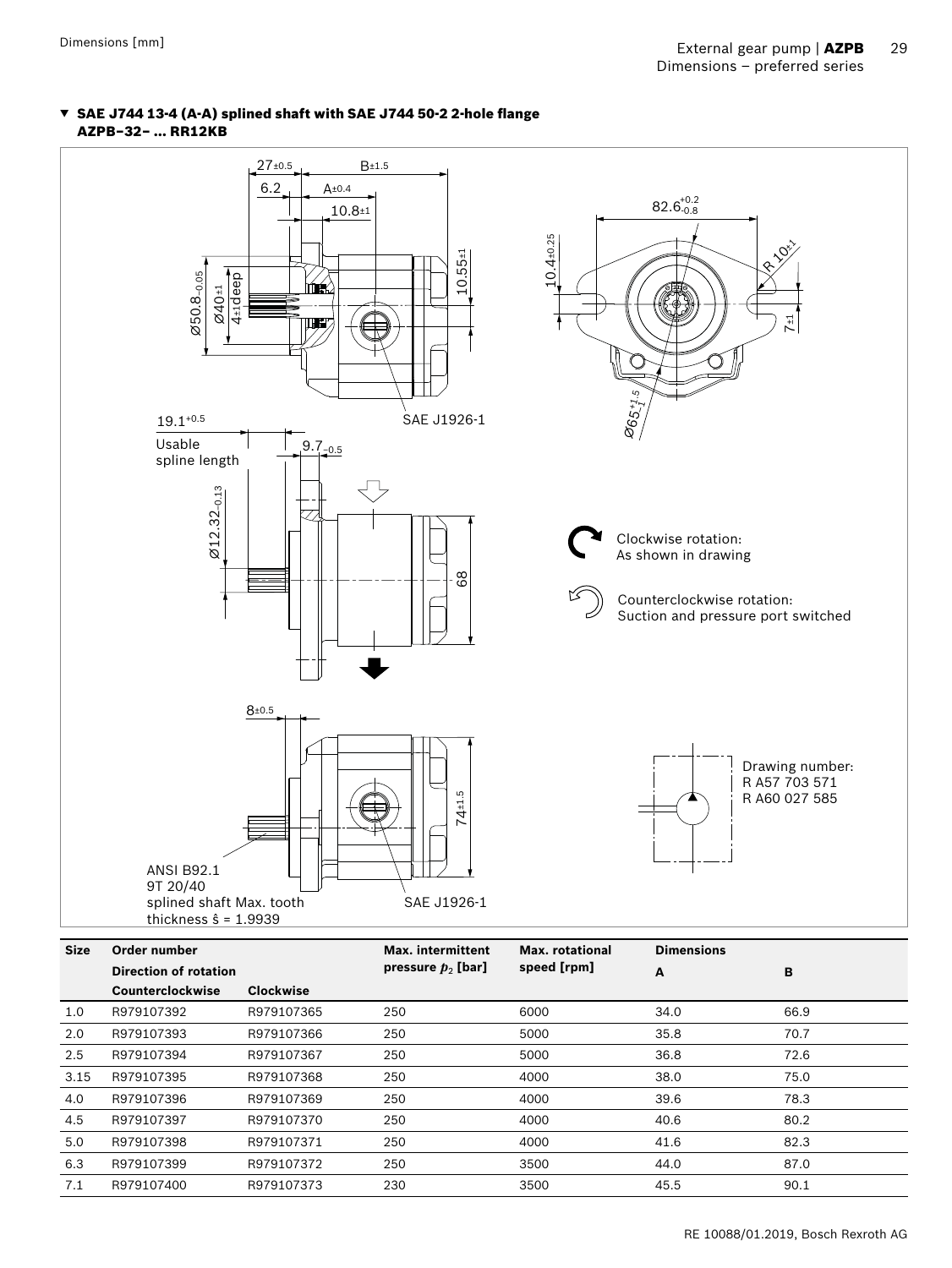#### ▼ SAE J744 13-1 cylindrical shaft with SAE J744 50-2 2-hole flange AZPB–32– … QR12KB



| <b>Size</b> | Order number                 |                  | Max. intermittent    | Max. rotational | <b>Dimensions</b> |      |  |  |
|-------------|------------------------------|------------------|----------------------|-----------------|-------------------|------|--|--|
|             | <b>Direction of rotation</b> |                  | pressure $p_2$ [bar] | speed [rpm]     | A                 | B    |  |  |
|             | <b>Counterclockwise</b>      | <b>Clockwise</b> |                      |                 |                   |      |  |  |
| 1.0         | R979107401                   | R979107374       | 250                  | 6000            | 34.0              | 66.9 |  |  |
| 2.0         | R979107402                   | R979107375       | 250                  | 5000            | 35.8              | 70.7 |  |  |
| 2.5         | R979107403                   | R979107376       | 250                  | 5000            | 36.8              | 72.6 |  |  |
| 3.15        | R979107404                   | R979107377       | 250                  | 4000            | 38.0              | 75.0 |  |  |
| 4.0         | R979107405                   | R979107378       | 250                  | 4000            | 39.6              | 78.3 |  |  |
| 4.5         | R979107406                   | R979107379       | 250                  | 4000            | 40.6              | 80.2 |  |  |
| 5.0         | R979107407                   | R979107380       | 250                  | 4000            | 41.6              | 82.3 |  |  |
| 6.3         | R979107408                   | R979107381       | 250                  | 3500            | 44.0              | 87.0 |  |  |
| 7.1         | R979107409                   | R979107382       | 230                  | 3500            | 45.5              | 90.1 |  |  |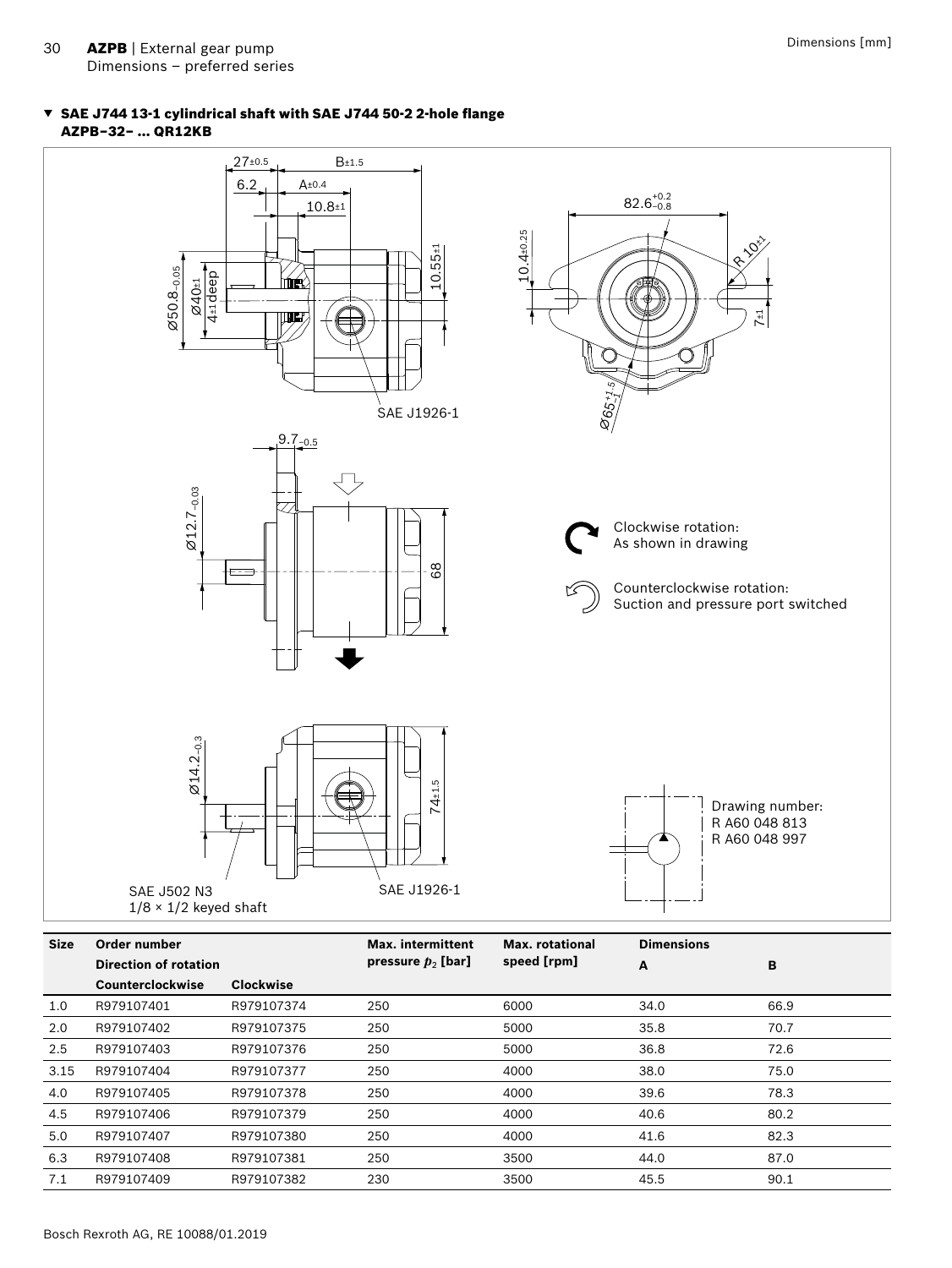#### ▼ SAE J502 N3 cylindrical shaft long with SAE J744 50-2 2-hole flange AZPB–32– … QR12KB–S0022



4.5 R979107415 R979107388 250 4000 40.6 80.2 5.0 R979107416 R979107389 250 4000 41.6 82.3 6.3 R979107417 R979107390 250 3500 44.0 87.0 7.1 R979107418 R979107391 230 3500 45.5 90.1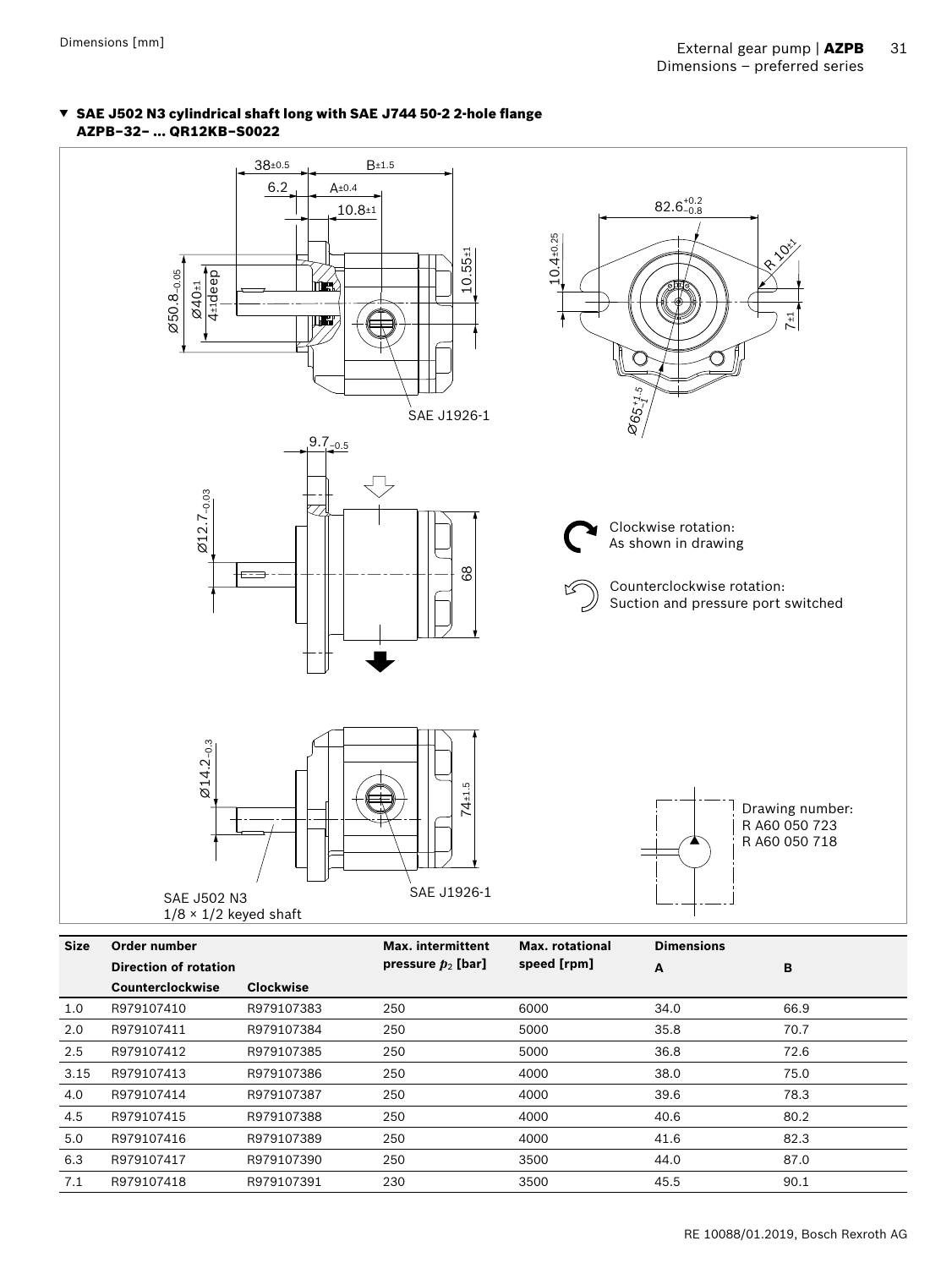# <span id="page-31-0"></span>Accessories

#### Straight gear pump flange for Square Flange 20 (see chapter "Line connection")



| LK .  | $\blacksquare$ | Series <sup>1)</sup> Material number $p$ |       | K1 | K2 | - КЗ | <b>K4</b> | K7   | K9  | K10 | <b>AF</b> | Screws         | O-ring               | Weight |
|-------|----------------|------------------------------------------|-------|----|----|------|-----------|------|-----|-----|-----------|----------------|----------------------|--------|
| mm mm |                |                                          | bar   | mm | mm | mm   | mm        | mm   | mm  | mm  | mm        | 4 x            | <b>NBR</b>           | kg     |
| 35    | - 10           | 1 515 702 064                            | 315 8 |    |    | 30   | -23       | 38.0 | 6.5 | 40  | 19        | $M6 \times 22$ | $20 \times 2.5$ 0.13 |        |
| 35 12 |                | 1 515 702 065                            | 315 8 |    | 9  | 30   | 23        | 38.5 | 6.5 | 40  | -22       | $M6 \times 22$ | $20 \times 2.5$ 0.14 |        |
| 35    | - 15           | 1 515 702 066                            | 250 8 |    | 11 | 30   | 23        | 39.0 | 6.5 | 40  | 27        | $M6 \times 22$ | $20 \times 2.5$ 0.15 |        |

#### 90° gear pump flange for Square Flange 20 (see chapter "Line connection")



| D     |    |               |     |                                          |                                                    |       |    |       |    |           |                                                                                                                                                              |           |                                                  |                                  | O-ring     | Weight                                                                                                                                                                                                                                                                                                                      |
|-------|----|---------------|-----|------------------------------------------|----------------------------------------------------|-------|----|-------|----|-----------|--------------------------------------------------------------------------------------------------------------------------------------------------------------|-----------|--------------------------------------------------|----------------------------------|------------|-----------------------------------------------------------------------------------------------------------------------------------------------------------------------------------------------------------------------------------------------------------------------------------------------------------------------------|
| mm mm |    |               | bar | mm                                       | mm                                                 | mm    | mm | mm    | mm | mm        |                                                                                                                                                              |           |                                                  |                                  | <b>NBR</b> | <b>kg</b>                                                                                                                                                                                                                                                                                                                   |
| - 10  |    | 1 515 702 070 |     |                                          | 14                                                 |       |    |       |    |           |                                                                                                                                                              |           | 19                                               |                                  |            |                                                                                                                                                                                                                                                                                                                             |
| 12    |    | 1 515 702 071 |     |                                          | 14                                                 |       |    |       |    |           |                                                                                                                                                              | -39       | 22                                               |                                  |            |                                                                                                                                                                                                                                                                                                                             |
| - 15  |    | 1 515 702 072 |     |                                          | 14                                                 |       |    |       |    |           |                                                                                                                                                              |           | 27                                               |                                  |            |                                                                                                                                                                                                                                                                                                                             |
| 16    | S. | 1 515 702 002 |     |                                          | 15                                                 |       |    |       |    | 49        |                                                                                                                                                              |           | 30                                               |                                  |            |                                                                                                                                                                                                                                                                                                                             |
| - 18  |    | 1 545 702 006 |     |                                          | 15                                                 |       |    |       |    | -47       |                                                                                                                                                              |           | -32                                              |                                  |            |                                                                                                                                                                                                                                                                                                                             |
| - 20  | S. | 1 515 702 017 |     |                                          | 15                                                 |       |    |       |    | .57       | 6.4                                                                                                                                                          | 39        | -36                                              |                                  |            | - 0.30                                                                                                                                                                                                                                                                                                                      |
|       |    |               |     | Series <sup>1)</sup> Material number $p$ | 315 8<br>315 8<br>250 8<br>315 8<br>250 8<br>315 8 | K1 K2 |    | K3 K4 | K5 | <b>K6</b> | <b>K7</b><br>37.5 30.5 16.5 28.5 45<br>37.5 30.5 16.5 28.5 46<br>37.5 30.5 16.5 28.5 46<br>38.0 29.5 20.0 33.0<br>37.5 30.0 20.0 33.0<br>45.0 34.5 25.0 38.0 | K9<br>6.4 | mm<br>mm<br>6.4 39<br>6.4 39<br>6.4 39<br>6.4 39 | K10 AF Screws<br>$mm$ 2 $\times$ | 2x         | $M6 \times 22$ $M6 \times 35$ $20 \times 2.5$ 0.18<br>$M6 \times 22$ $M6 \times 35$ $20 \times 2.5$ 0.19<br>$M6 \times 22$ $M6 \times 35$ $20 \times 2.5$ 0.20<br>$M6 \times 22$ $M6 \times 40$ $20 \times 2.5$ 0.25<br>$M6 \times 22$ $M6 \times 40$ $20 \times 2.5$ 0.22<br>$M6 \times 22$ $M6 \times 45$ $20 \times 2.5$ |

#### Notice

Max. tightening torques can be found in the "General instruction manual for external gear units" (07012-B).

<sup>1)</sup> See DIN EN ISO 8434-1.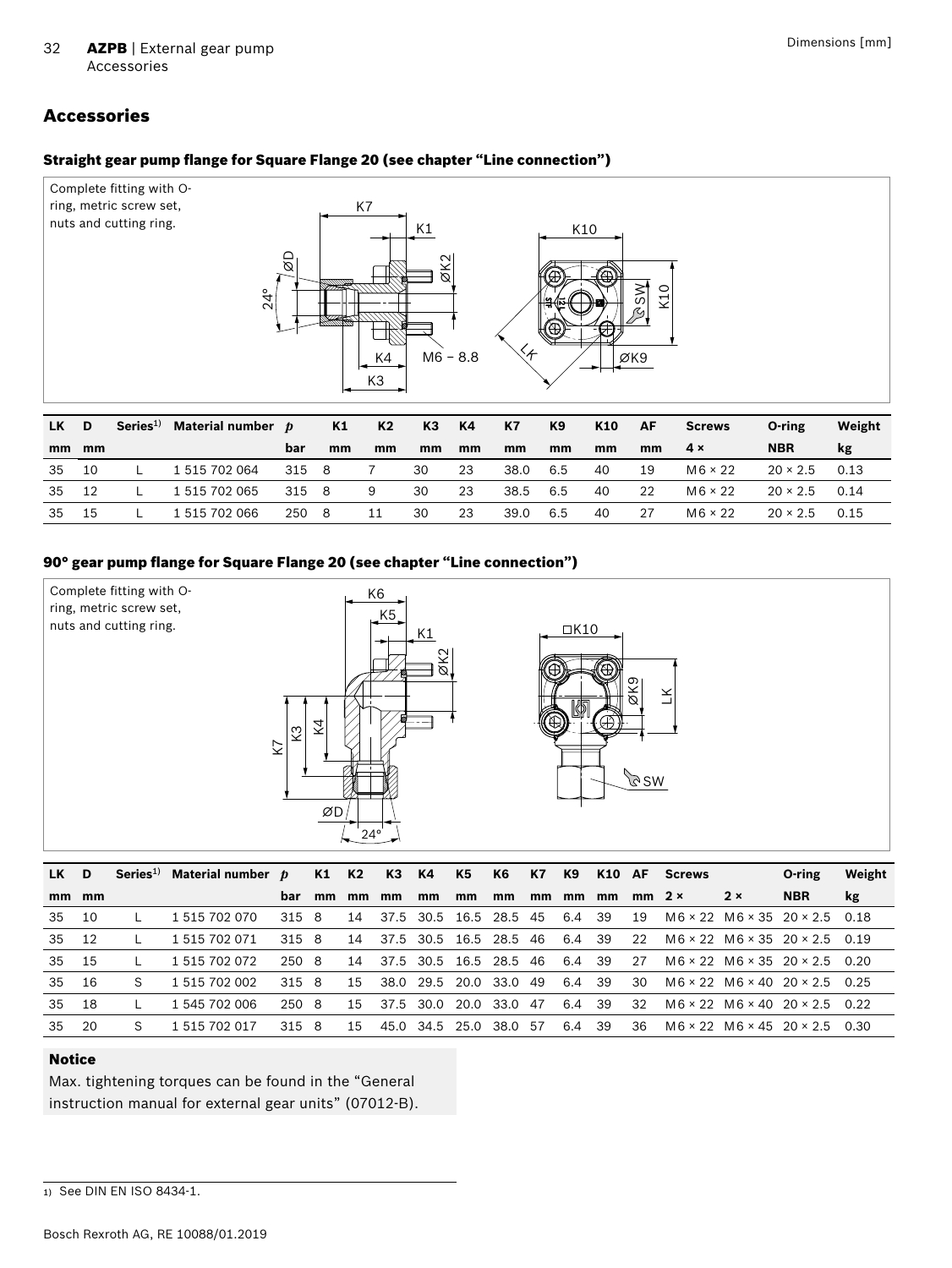# <span id="page-32-0"></span>Project planning notes

#### Technical data

All specified technical data is based on manufacturing tolerances and apply with certain constraints.

Note that this makes certain deviations possible and that technical data may vary with certain constraints (e.g., viscosity).

Pumps by Bosch Rexroth come tested for function and performance.

The pumps should only be operated to tested data (see chapter "Technical data").

#### Curves

When dimensioning the gear pump, observe the max. possible application data based on the curves in this document.

#### Hydraulic fluid filtration

Since the majority of premature failures of gear pumps occur due to contaminated hydraulic fluid, filtration should maintain a cleanliness level of 20/18/15 as defined by ISO 4406.

This can reduce contamination to an acceptable degree in terms of particle size and concentration.

Bosch Rexroth generally recommends full-flow filtration. Basic contamination of the hydraulic fluid used should not exceed level 20/18/15 as defined by ISO 4406. New fluids are often above this value. In this case, a filling device with a special filter should be used.

Bosch Rexroth is not liable for wear due to contamination.

For hydraulic systems or devices with function-related critical failure effects, such as steering and brake valves, the type of filtration selected must be adapted to the sensitivity of these devices.

#### Notice

When used as an auxiliary steering pump, the vehicle manufacturer should make sure the steering system continues to operate safely per ECE R-79 even if the auxiliary steering pump fails.

#### Further information

Before finalizing your design, please request a binding installation drawing.

Further information and notes on project planning can be found in the "General instruction manual for external gear units" (07012-B1, Chapter 5.5).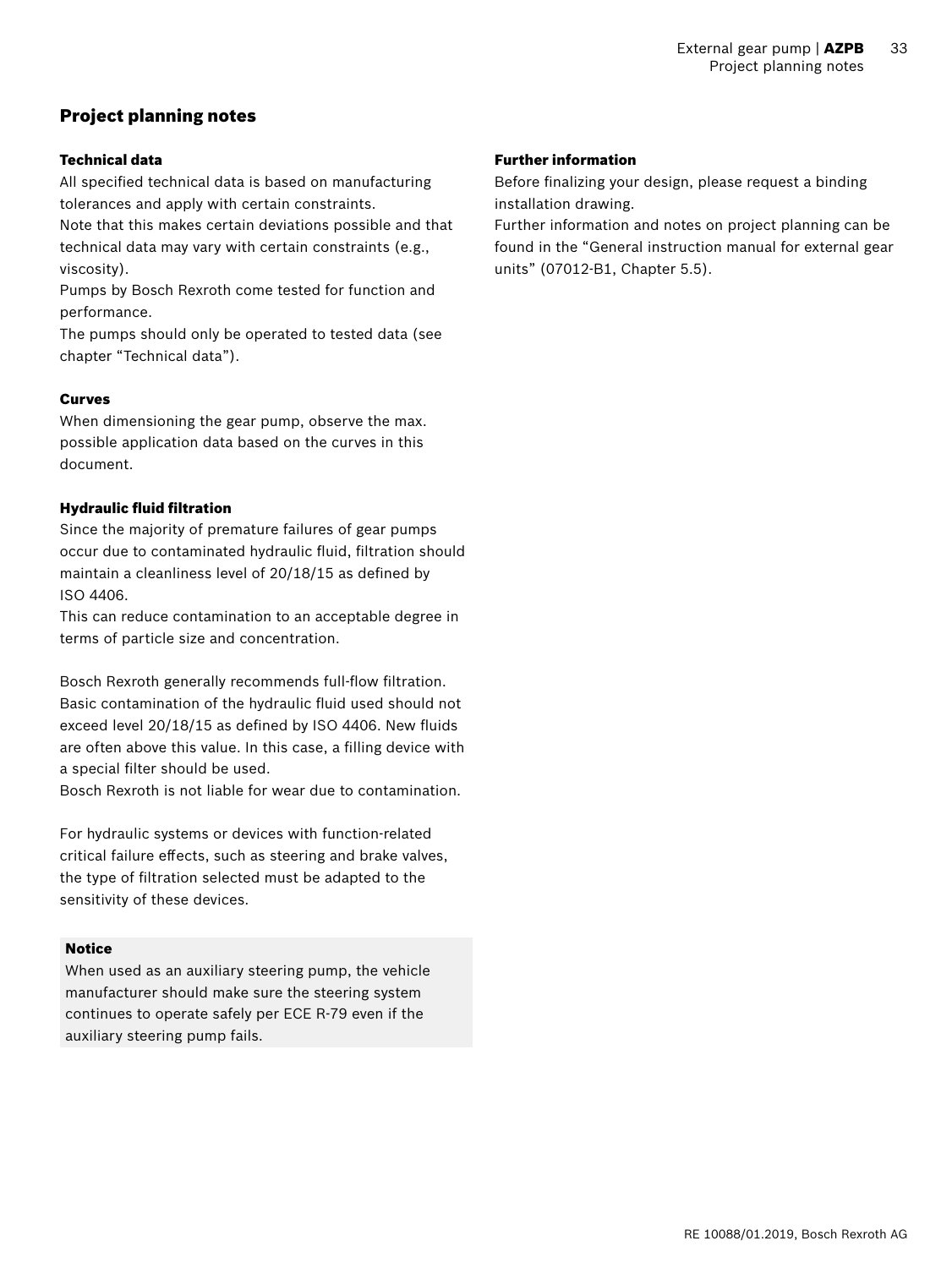#### <span id="page-33-0"></span>Order number overview

| Order number | <b>Type</b>        | Page | Order number | Type                     | Page |
|--------------|--------------------|------|--------------|--------------------------|------|
| 0510120326   | AZPB-32-2.0LHO20MB | 19   | 0510114032   | AZPB-32-5.0RCP20MB       | 21   |
| 0510120327   | AZPB-32-2.5LHO20MB | 19   | 0510122020   | AZPB-32-6.3RCP20MB       | 21   |
| 0510120328   | AZPB-32-3.1LHO20MB | 19   | 0510122021   | AZPB-32-7.1RCP20MB       | 21   |
| 0510120329   | AZPB-32-4.0LHO20MB | 19   | 0510010313   | AZPB-32-1.0LCP02MB       | 22   |
| 0510120330   | AZPB-32-4.5LHO20MB | 19   | 0510110324   | AZPB-32-2.0LCP02MB       | 22   |
| 0510120331   | AZPB-32-5.0LHO20MB | 19   | 0510110325   | AZPB-32-2.5LCP02MB       | 22   |
| 0510120332   | AZPB-32-6.3LHO20MB | 19   | 0510112321   | AZPB-32-3.1LCP02MB       | 22   |
| 0510120333   | AZPB-32-7.1LHO20MB | 19   | 0510114324   | AZPB-32-4.0LCP02MB       | 22   |
| 0510120028   | AZPB-32-2.0RHO20MB | 19   | 0510114325   | AZPB-32-4.5LCP02MB       | 22   |
| 0510120029   | AZPB-32-2.5RHO20MB | 19   | 0510114326   | AZPB-32-5.0LCP02MB       | 22   |
| 0510120030   | AZPB-32-3.1RHO20MB | 19   | 0510122316   | AZPB-32-6.3LCP02MB       | 22   |
| 0510120031   | AZPB-32-4.0RHO20MB | 19   | 0510122317   | AZPB-32-7.1LCP02MB       | 22   |
| 0510120032   | AZPB-32-4.5RHO20MB | 19   | 0510010008   | AZPB-32-1.0RCP02MB       | 22   |
| 0510120033   | AZPB-32-5.0RHO20MB | 19   | 0510110017   | AZPB-32-2.0RCP02MB       | 22   |
| 0510120034   | AZPB-32-6.3RHO20MB | 19   | 0510110018   | AZPB-32-2.5RCP02MB       | 22   |
| 0510120035   | AZPB-32-7.1RHO20MB | 19   | 0510112015   | AZPB-32-3.1RCP02MB       | 22   |
| 0510020303   | AZPB-32-1.0LHO01MB | 20   | 0510112014   | AZPB-32-3.1RCP02KB       | 22   |
| 0510120318   | AZPB-32-2.0LHO01MB | 20   | 0510114018   | AZPB-32-4.0RCP02MB       | 22   |
| 0510120319   | AZPB-32-2.5LHO01MB | 20   | 0510114019   | AZPB-32-4.5RCP02MB       | 22   |
| 0510120320   | AZPB-32-3.1LHO01MB | 20   | 0510114020   | AZPB-32-5.0RCP02MB       | 22   |
| 0510120321   | AZPB-32-4.0LHO01MB | 20   | 0510122012   | AZPB-32-6.3RCP02MB       | 22   |
| 0510120322   | AZPB-32-4.5LHO01MB | 20   | 0510122013   | AZPB-32-7.1RCP02MB       | 22   |
| 0510120323   | AZPB-32-5.0LHO01MB | 20   | 0510010315   | AZPB-32-1.0LCP02MB-S0177 | 23   |
| 0510120324   | AZPB-32-6.3LHO01MB | 20   | 0510110328   | AZPB-32-2.0LCP02MB-S0177 | 23   |
| 0510120325   | AZPB-32-7.1LHO01MB | 20   | 0510110329   | AZPB-32-2.5LCP02MB-S0177 | 23   |
| 0510020003   | AZPB-32-1.0RHO01MB | 20   | 0510112323   | AZPB-32-3.1LCP02MB-S0177 | 23   |
| 0510120020   | AZPB-32-2.0RHO01MB | 20   | 0510114330   | AZPB-32-4.0LCP02MB-S0177 | 23   |
| 0510120021   | AZPB-32-2.5RHO01MB | 20   | 0510114331   | AZPB-32-4.5LCP02MB-S0177 | 23   |
| 0510120022   | AZPB-32-3.1RHO01MB | 20   | 0510114332   | AZPB-32-5.0LCP02MB-S0177 | 23   |
| 0510120023   | AZPB-32-4.0RHO01MB | 20   | 0510122320   | AZPB-32-6.3LCP02MB-S0177 | 23   |
| 0510120024   | AZPB-32-4.5RHO01MB | 20   | 0510122321   | AZPB-32-7.1LCP02MB-S0177 | 23   |
| 0510120025   | AZPB-32-5.0RHO01MB | 20   | 0510010010   | AZPB-32-1.0RCP02MB-S0177 | 23   |
| 0510120026   | AZPB-32-6.3RHO01MB | 20   | 0510010022   | AZPB-32-2.0RCP02MB-S0177 | 23   |
| 0510120027   | AZPB-32-7.1RHO01MB | 20   | 0510010023   | AZPB-32-2.5RCP02MB-S0177 | 23   |
| 0510110332   | AZPB-32-2.0LCP20MB | 21   | 0510112018   | AZPB-32-3.1RCP02MB-S0177 | 23   |
| 0510110333   | AZPB-32-2.5LCP20MB | 21   | 0510114025   | AZPB-32-4.0RCP02MB-S0177 | 23   |
| 0510112325   | AZPB-32-3.1LCP20MB | 21   | 0510114026   | AZPB-32-4.5RCP02MB-S0177 | 23   |
| 0510114336   | AZPB-32-4.0LCP20MB | 21   | 0510114027   | AZPB-32-5.0RCP02MB-S0177 | 23   |
| 0510114337   | AZPB-32-4.5LCP20MB | 21   | 0510122016   | AZPB-32-6.3RCP02MB-S0177 | 23   |
| 0510114338   | AZPB-32-5.0LCP20MB | 21   | 0510122017   | AZPB-32-7.1RCP02MB-S0177 | 23   |
| 0510122324   | AZPB-32-6.3LCP20MB | 21   | 0510110334   | AZPB-32-2.0LNM20MB       | 24   |
| 0510122325   | AZPB-32-7.1LCP20MB | 21   | 0510110335   | AZPB-32-2.5LNM20MB       | 24   |
| 0510110025   | AZPB-32-2.0RCP20MB | 21   | 0510112326   | AZPB-32-3.1LNM20MB       | 24   |
| 0510110026   | AZPB-32-2.5RCP20MB | 21   | 0510114339   | AZPB-32-4.0LNM20MB       | 24   |
| 0510112019   | AZPB-32-3.1RCP20MB | 21   | 0510114340   | AZPB-32-4.5LNM20MB       | 24   |
| 0510114030   | AZPB-32-4.0RCP20MB | 21   | 0510114341   | AZPB-32-5.0LNM20MB       | 24   |
| 0510114031   | AZPB-32-4.5RCP20MB | 21   | 0510122326   | AZPB-32-6.3LNM20MB       | 24   |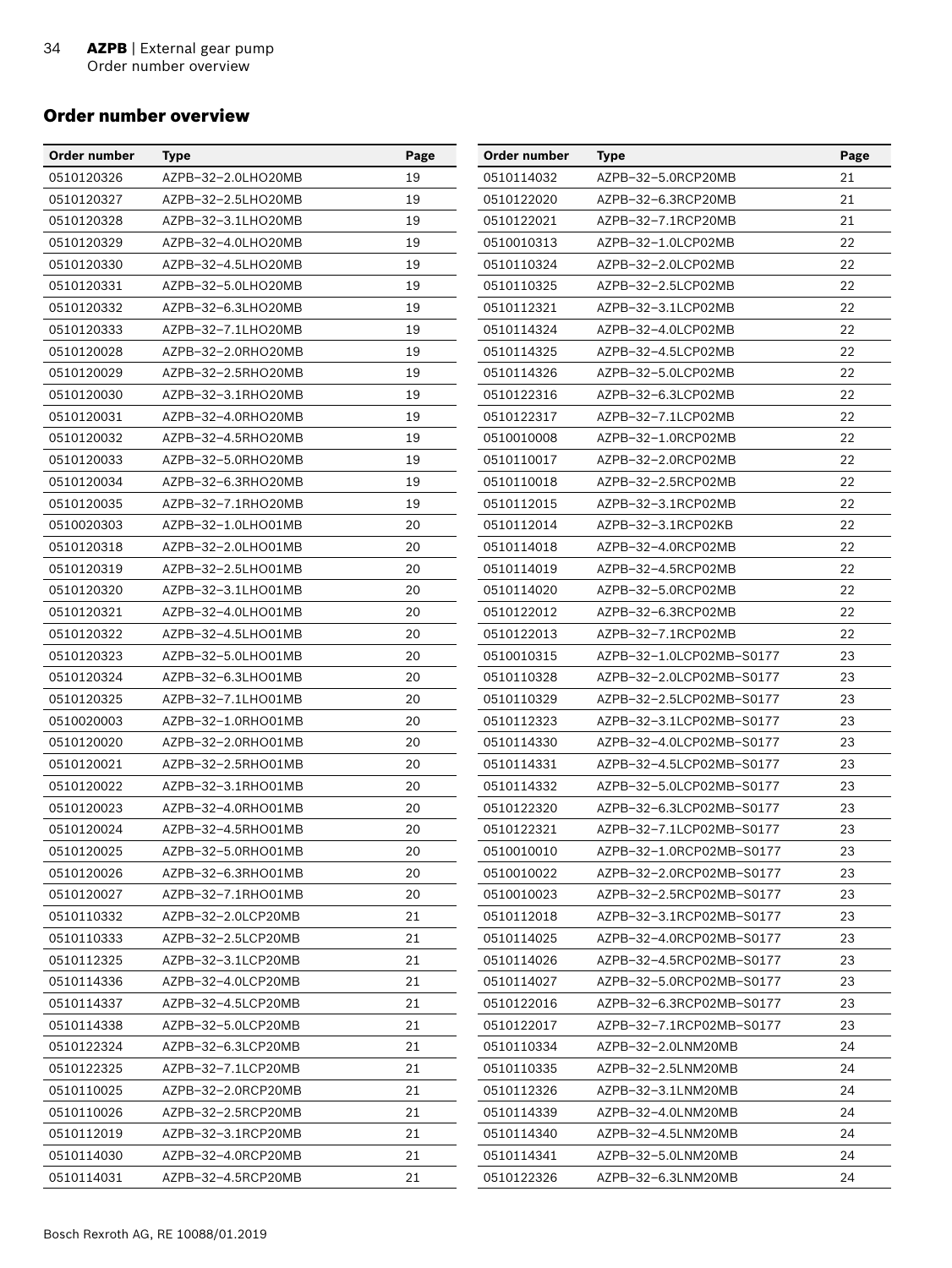| Order number | <b>Type</b>        | Page | Order number | <b>Type</b>        | Page |
|--------------|--------------------|------|--------------|--------------------|------|
| 0510122327   | AZPB-32-7.1LNM20MB | 24   | 1519222475   | AZPB-32-4.0LNY20MB | 27   |
| 0510110027   | AZPB-32-2.0RNM20MB | 24   | 1519222477   | AZPB-32-4.5LNY20MB | 27   |
| 0510110028   | AZPB-32-2.5RNM20MB | 24   | 1519222479   | AZPB-32-5.0LNY20MB | 27   |
| 0510112020   | AZPB-32-3.1RNM20MB | 24   | 1519222481   | AZPB-32-6.3LNY20MB | 27   |
| 0510114033   | AZPB-32-4.0RNM20MB | 24   | 1519222483   | AZPB-32-7.1LNY20MB | 27   |
| 0510114034   | AZPB-32-4.5RNM20MB | 24   | 1519222468   | AZPB-32-2.0RNY20MB | 27   |
| 0510114035   | AZPB-32-5.0RNM20MB | 24   | 1519222470   | AZPB-32-2.5RNY20MB | 27   |
| 0510122022   | AZPB-32-6.3RNM20MB | 24   | 1519222472   | AZPB-32-3.1RNY20MB | 27   |
| 0510122023   | AZPB-32-7.1RNM20MB | 24   | 1519222474   | AZPB-32-4.0RNY20MB | 27   |
| 0510010314   | AZPB-32-1.0LNM02MB | 25   | 1519222476   | AZPB-32-4.5RNY20MB | 27   |
| 0510110326   | AZPB-32-2.0LNM02MB | 25   | 1519222478   | AZPB-32-5.0RNY20MB | 27   |
| 0510110327   | AZPB-32-2.5LNM02MB | 25   | 1519222480   | AZPB-32-6.3RNY20MB | 27   |
| 0510112322   | AZPB-32-3.1LNM02MB | 25   | 1519222482   | AZPB-32-7.1RNY20MB | 27   |
| 0510114327   | AZPB-32-4.0LNM02MB | 25   | 1519222444   | AZPB-32-1.0LNY02MB | 28   |
| 0510114328   | AZPB-32-4.5LNM02MB | 25   | 1519222446   | AZPB-32-2.0LNY02MB | 28   |
| 0510114329   | AZPB-32-5.0LNM02MB | 25   | 1519222448   | AZPB-32-2.5LNY02MB | 28   |
| 0510122318   | AZPB-32-6.3LNM02MB | 25   | 1519222450   | AZPB-32-3.1LNY02MB | 28   |
| 0510122319   | AZPB-32-7.1LNM02MB | 25   | 1519222452   | AZPB-32-4.0LNY02MB | 28   |
| 0510010009   | AZPB-32-1.0RNM02MB | 25   | 1519222454   | AZPB-32-4.5LNY02MB | 28   |
| 0510010019   | AZPB-32-2.0RNM02MB | 25   | 1519222456   | AZPB-32-5.0LNY02MB | 28   |
| 0510010020   | AZPB-32-2.5RNM02MB | 25   | 1519222458   | AZPB-32-6.3LNY02MB | 28   |
| 0510112016   | AZPB-32-3.1RNM02MB | 25   | 1519222460   | AZPB-32-7.1LNY02MB | 28   |
| 0510114021   | AZPB-32-4.0RNM02MB | 25   | 1519222443   | AZPB-32-1.0RNY02MB | 28   |
| 0510114022   | AZPB-32-4.5RNM02MB | 25   | 1519222445   | AZPB-32-2.0RNY02MB | 28   |
| 0510114023   | AZPB-32-5.0RNM02MB | 25   | 1519222447   | AZPB-32-2.5RNY02MB | 28   |
| 0510122014   | AZPB-32-6.3RNM02MB | 25   | 1519222449   | AZPB-32-3.1RNY02MB | 28   |
| 0510122015   | AZPB-32-7.1RNM02MB | 25   | 1519222451   | AZPB-32-4.0RNY02MB | 28   |
| 0510010316   | AZPB-32-1.0LNM01MB | 26   | 1519222453   | AZPB-32-4.5RNY02MB | 28   |
| 0510110330   | AZPB-32-2.0LNM01MB | 26   | 1519222455   | AZPB-32-5.0RNY02MB | 28   |
| 0510110331   | AZPB-32-2.5LNM01MB | 26   | 1519222457   | AZPB-32-6.3RNY02MB | 28   |
| 0510112324   | AZPB-32-3.1LNM01MB | 26   | 1519222459   | AZPB-32-7.1RNY02MB | 28   |
| 0510114333   | AZPB-32-4.0LNM01MB | 26   | R979107392   | AZPB-32-1.0LRR12KB | 29   |
| 0510114334   | AZPB-32-4.5LNM01MB | 26   | R979107393   | AZPB-32-2.0LRR12KB | 29   |
| 0510114335   | AZPB-32-5.0LNM01MB | 26   | R979107394   | AZPB-32-2.5LRR12KB | 29   |
| 0510122322   | AZPB-32-6.3LNM01MB | 26   | R979107395   | AZPB-32-3.1LRR12KB | 29   |
| 0510122323   | AZPB-32-7.1LNM01MB | 26   | R979107396   | AZPB-32-4.0LRR12KB | 29   |
| 0510010011   | AZPB-32-1.0RNM01MB | 26   | R979107397   | AZPB-32-4.5LRR12KB | 29   |
| 0510110021   | AZPB-32-2.0RNM01MB | 26   | R979107398   | AZPB-32-5.0LRR12KB | 29   |
| 0510110024   | AZPB-32-2.5RNM01MB | 26   | R979107399   | AZPB-32-6.3LRR12KB | 29   |
| 0510112017   | AZPB-32-3.1RNM01MB | 26   | R979107400   | AZPB-32-7.1LRR12KB | 29   |
| 0510114028   | AZPB-32-4.0RNM01MB | 26   | R979107365   | AZPB-32-1.0RRR12KB | 29   |
| 0510114024   | AZPB-32-4.5RNM01MB | 26   | R979107366   | AZPB-32-2.0RRR12KB | 29   |
| 0510114029   | AZPB-32-5.0RNM01MB | 26   | R979107367   | AZPB-32-2.5RRR12KB | 29   |
| 0510122018   | AZPB-32-6.3RNM01MB | 26   | R979107368   | AZPB-32-3.1RRR12KB | 29   |
| 0510122019   | AZPB-32-7.1RNM01MB | 26   | R979107369   | AZPB-32-4.0RRR12KB | 29   |
| 1519222469   | AZPB-32-2.0LNY20MB | 27   | R979107370   | AZPB-32-4.5RRR12KB | 29   |
| 1519222471   | AZPB-32-2.5LNY20MB | 27   | R979107371   | AZPB-32-5.0RRR12KB | 29   |
| 1519222473   | AZPB-32-3.1LNY20MB | 27   | R979107372   | AZPB-32-6.3RRR12KB | 29   |
|              |                    |      |              |                    |      |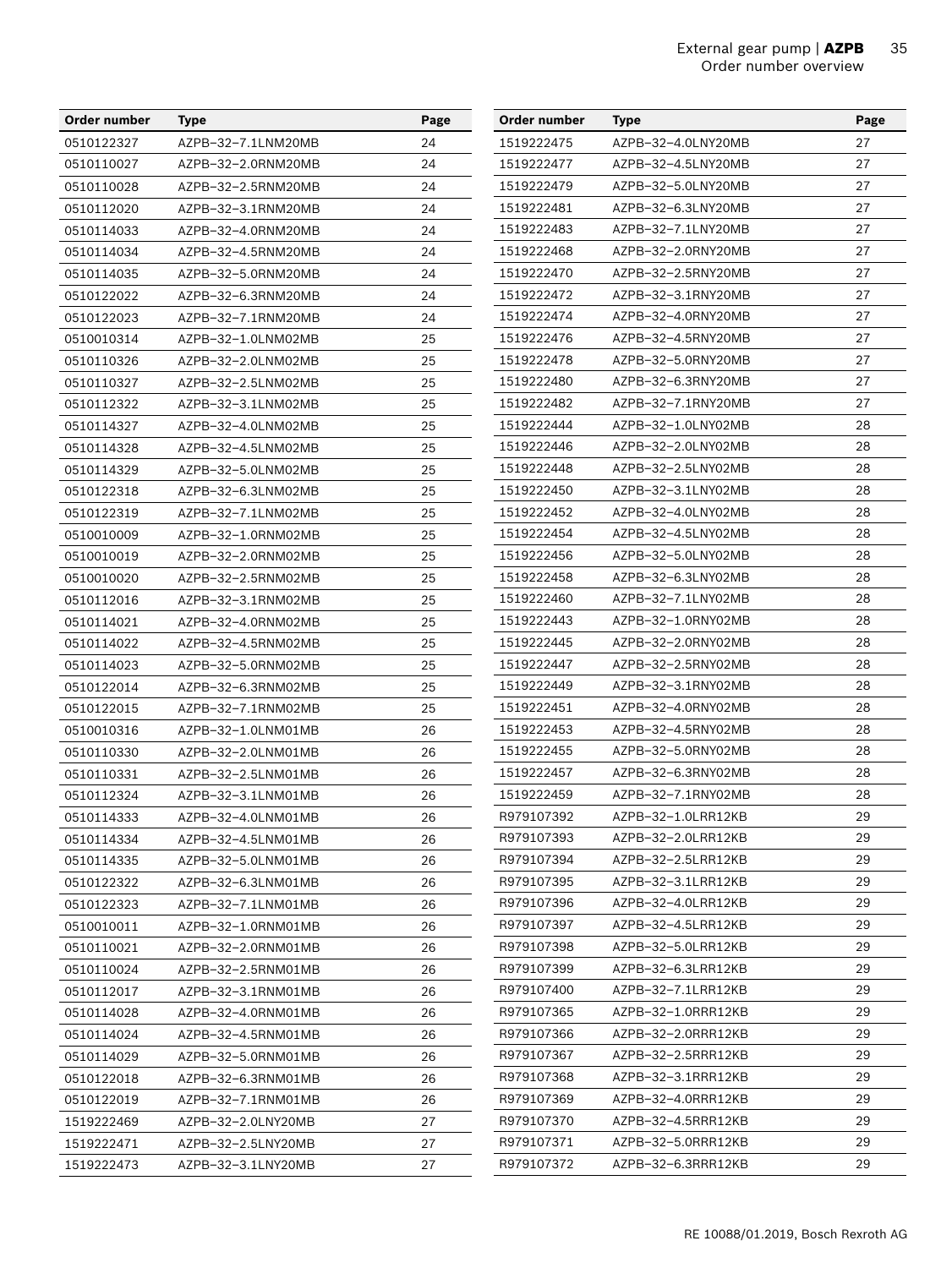| Order number | Type                     | Page |
|--------------|--------------------------|------|
| R979107373   | AZPB-32-7.1RRR12KB       | 29   |
| R979107401   | AZPB-32-1.0LQR12KB       | 30   |
| R979107402   | AZPB-32-2.0LQR12KB       | 30   |
| R979107403   | AZPB-32-2.5LQR12KB       | 30   |
| R979107404   | AZPB-32-3.1LQR12KB       | 30   |
| R979107405   | AZPB-32-4.0LQR12KB       | 30   |
| R979107406   | AZPB-32-4.5LQR12KB       | 30   |
| R979107407   | AZPB-32-5.0LQR12KB       | 30   |
| R979107408   | AZPB-32-6.3LQR12KB       | 30   |
| R979107409   | AZPB-32-7.1LQR12KB       | 30   |
| R979107374   | AZPB-32-1.0RQR12KB       | 30   |
| R979107375   | AZPB-32-2.0RQR12KB       | 30   |
| R979107376   | AZPB-32-2.5RQR12KB       | 30   |
| R979107377   | AZPB-32-3.1RQR12KB       | 30   |
| R979107378   | AZPB-32-4.0RQR12KB       | 30   |
| R979107379   | AZPB-32-4.5RQR12KB       | 30   |
| R979107380   | AZPB-32-5.0RQR12KB       | 30   |
| R979107381   | AZPB-32-6.3RQR12KB       | 30   |
| R979107382   | AZPB-32-7.1RQR12KB       | 30   |
| R979107410   | AZPB-32-1.0LQR12KB-S0022 | 31   |
| R979107411   | AZPB-32-2.0LQR12KB-S0022 | 31   |
| R979107412   | AZPB-32-2.5LQR12KB-S0022 | 31   |
| R979107413   | AZPB-32-3.1LQR12KB-S0022 | 31   |
| R979107414   | AZPB-32-4.0LQR12KB-S0022 | 31   |
| R979107415   | AZPB-32-4.5LQR12KB-S0022 | 31   |
| R979107416   | AZPB-32-5.0LQR12KB-S0022 | 31   |
| R979107417   | AZPB-32-6.3LQR12KB-S0022 | 31   |
| R979107418   | AZPB-32-7.1LQR12KB-S0022 | 31   |
| R979107383   | AZPB-32-1.0RQR12KB-S0022 | 31   |
| R979107384   | AZPB-32-2.0RQR12KB-S0022 | 31   |
| R979107385   | AZPB-32-2.5RQR12KB-S0022 | 31   |
| R979107386   | AZPB-32-3.1RQR12KB-S0022 | 31   |
| R979107387   | AZPB-32-4.0RQR12KB-S0022 | 31   |
| R979107388   | AZPB-32-4.5RQR12KB-S0022 | 31   |
| R979107389   | AZPB-32-5.0RQR12KB-S0022 | 31   |
| R979107390   | AZPB-32-6.3RQR12KB-S0022 | 31   |
| R979107391   | AZPB-32-7.1RQR12KB-S0022 | 31   |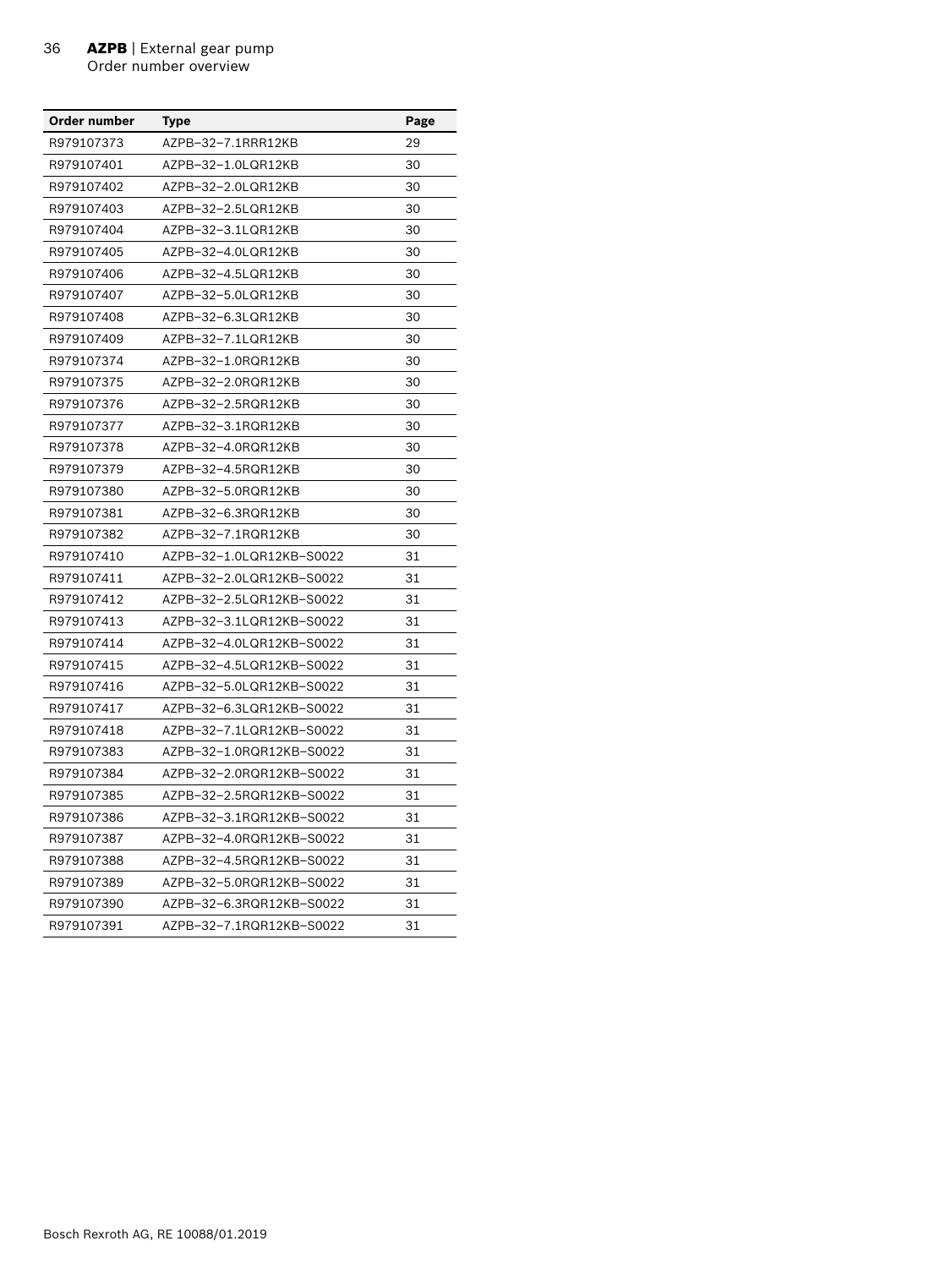# <span id="page-36-0"></span>AZ configurator

With our practical product selector, it will take you next to no time to find the right solution for your applications, no matter whether Standard Performance or another external gear unit.

The selector guides you through a selection of features to all of the products available for order. By clicking on the order number, you can view and download the following product information: data sheet, dimension sheet, instruction manual, operating conditions and tightening torques.

You can order your selection directly via our online shop and at the same time benefit from an additional discount of 2%. And if you need something really quickly, simply use our fast delivery and preferred programs (GoTo). Your order will then be sent within 10 business days.

You also have the possibility of easily and conveniently configuring your custom external gear unit with our AZ configurator. All the necessary data you need for the project planning of external gear units can be obtained through the menu navigation.

For an existing configuration, the result is the order number, the type code and further information. If your configuration does not result in an orderable product, our online tools give you the possibility of sending a project request directly to Bosch Rexroth. We will then get in contact with you.

Link: www.boschrexroth.com/az-configurator

Rexroth **No.** آ م AZ Configurator

# Fit4SILENCE app

Do you want to quickly determine the noise level of an application but don't have a measuring device at hand? With Fit4SILENCE, this is no longer a problem! Our new noise measurement app for all Android devices can be directly downloaded free. After calibration, you can start using it straight away and conduct fast, accurate noise measurements with different weightings in no time at all. An additional measuring device is no longer necessary because calibrated smartphones using the app can achieve an accuracy that approximates professional measuring devices.

Last but not least, the app contains interesting information about SILENCE PLUS technology, including an audio sample. Link: www.boschrexroth.com/silence-plus

#### ▼ Download the Android app: